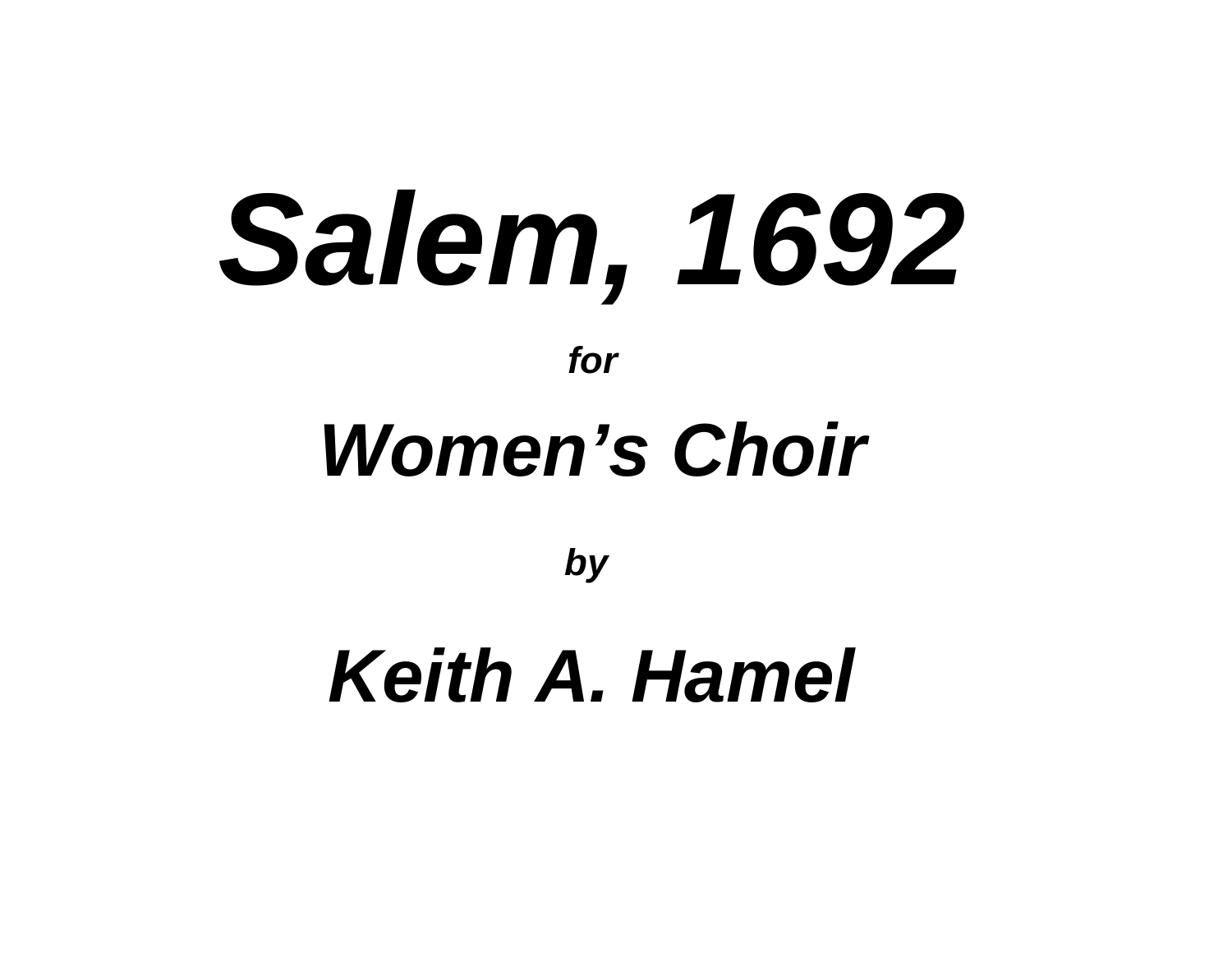### *Dedicated to*

# *Emma*

*Commissioned by the Elektra Women's Choir (Diane Loomer and Morna Edmundson, directors) with the financial assistance of the Music Section of the Canada Council*

> *Copyright: 1993, Keith A. Hamel Performance Rights: SOCAN Duration: approx. 10 minutes*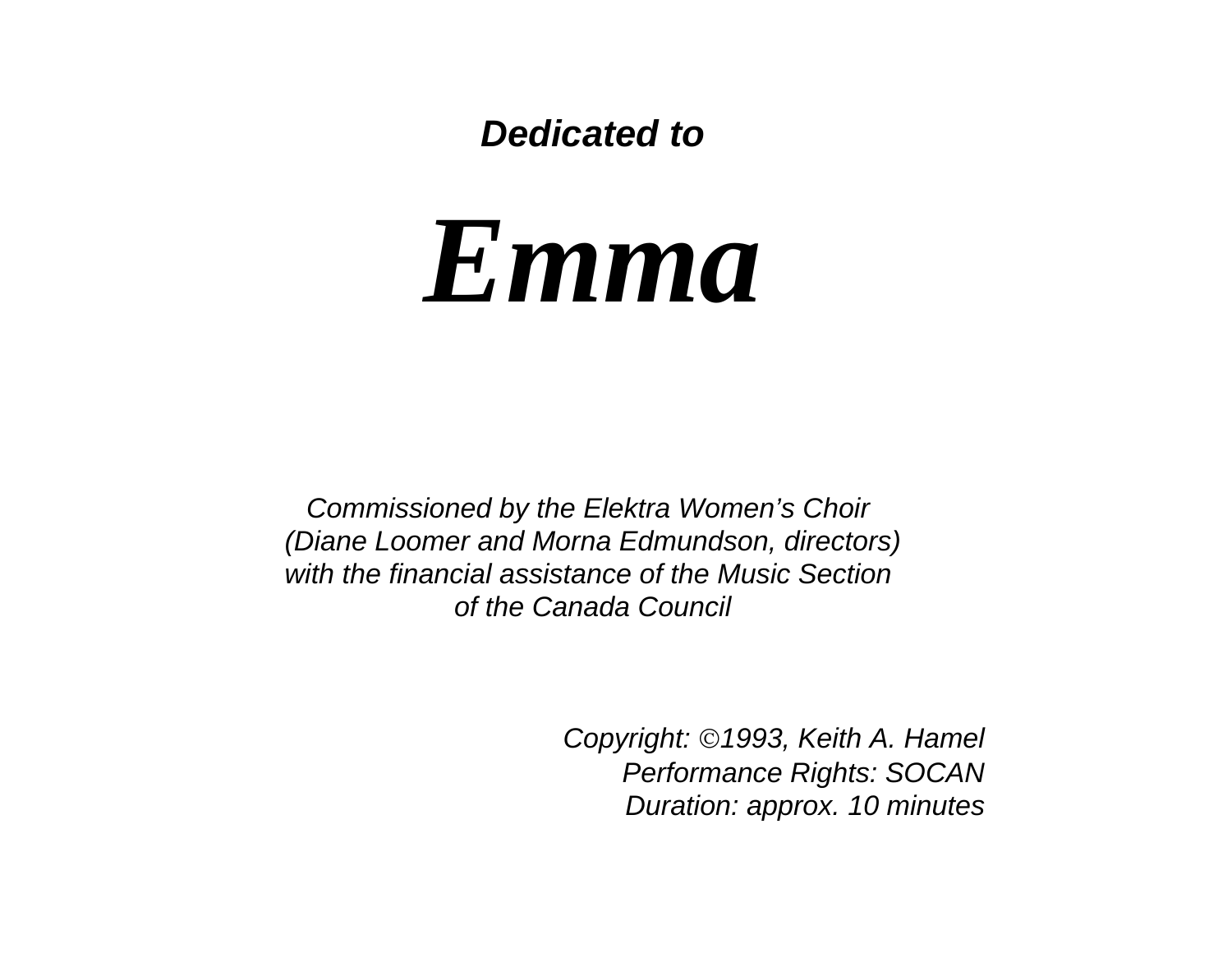#### *Performance Notes*

*There are 8 groups of singers, ranging (approximately) from the highest voices to the lowest. Groups 1 through 7 should consist of between 2 and 4 singers. Group 8 consists of alto and/or mezzo soloists. The solo parts are indicated in the score by a circled number. A minimum of 2 soloists are required (since the solo parts often overlap), but 4 are recommended. There is also a soprano soloist in group 2.* 

*Text notated in Helvetica font* ( $n - 1$  ai -) *should be read phonetically (see the table below)*. *Whenever possible, phonemes should move gradually and smoothly from one to another, arriving at the next phoneme where indicated in the score. (N.B. consonants such as m, n and I should be sustained without vowels where indicated.)* 

| <b>Phoneme</b> | <b>Key Words</b> | <b>Phoneme</b> | <b>Key Words</b> |
|----------------|------------------|----------------|------------------|
|                |                  |                |                  |
| ai             | mine, ice        |                | low, colour      |
| a              | ah, pa, father   | ĸ              | key, back        |
| e              | end, bet         | m              | my, team         |
| i              | eat, be, seed    | n              | new, tin         |
| о              | oval, so         | ng             | song, sing       |
|                |                  | r              | red, bar         |
| ch             | chair, such      |                | tie, sit         |
| d              | day, mud         | z              | zoo, zebra       |
| h              | he, head         |                |                  |

*Text notated in Times font* (The Prince of Power) *should be read as English. This text is taken from the official records of the Salem witchcraft trials, from contemporary accounts of the trials, and from other documents concerning witchcraft in the seventheenth century. All text used in the composition is in the public domain.*

*Accidentals in recitatives hold until cancelled by a new accidental.*

| For more information or additional scores contact: |     |                             |  |  |
|----------------------------------------------------|-----|-----------------------------|--|--|
| Keith Hamel                                        | OR. | Canadian Music Centre       |  |  |
| 3901 West 18th Ave                                 |     | <b>B.C. Regional Office</b> |  |  |
| Vancouver, BC                                      |     | 837 Davie St.               |  |  |
| Canada V6S 1B6                                     |     | Vancouver, BC               |  |  |
| $(603)$ 321-1107                                   |     | (604) 734-4622              |  |  |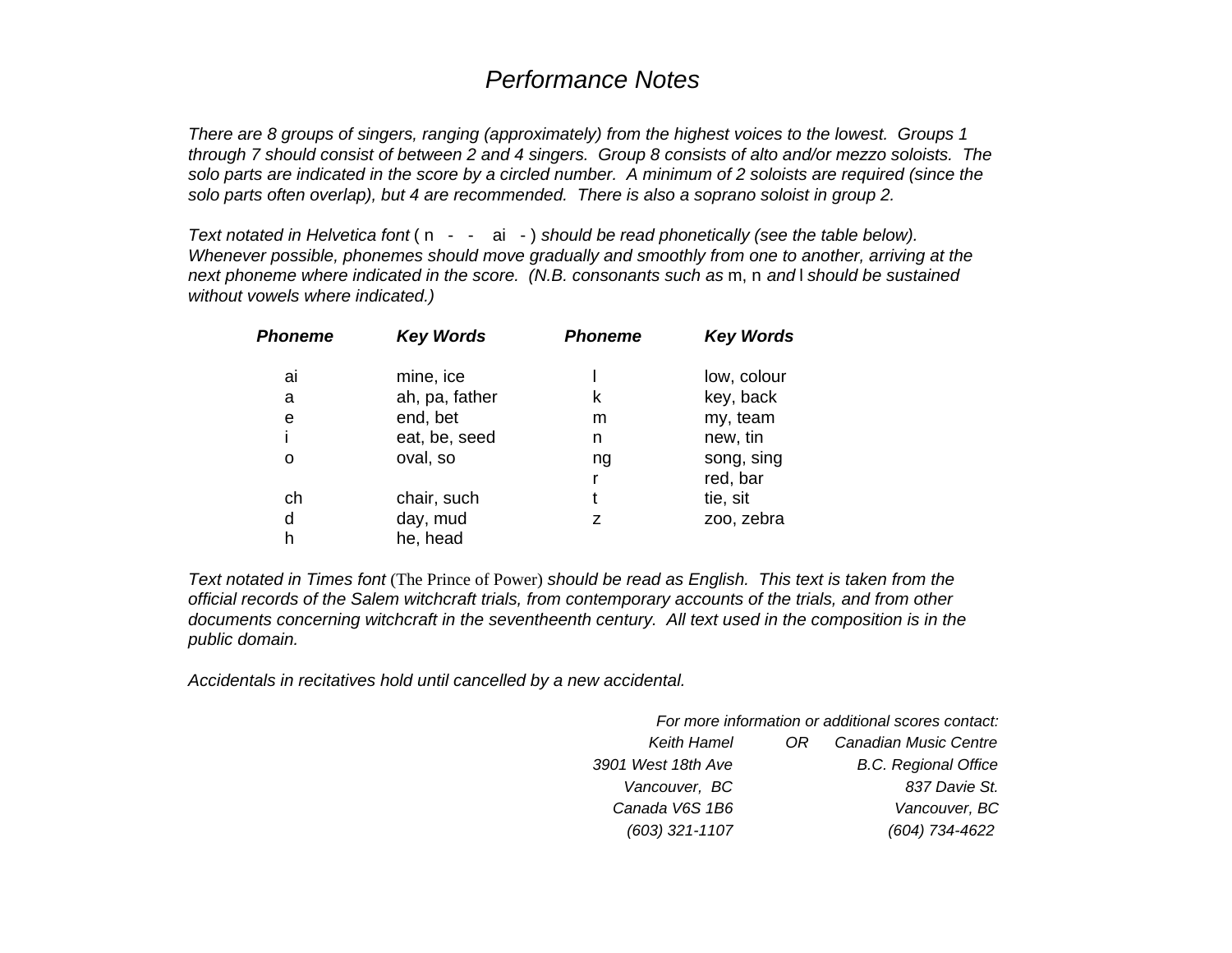

*Approximate duration of non-metered sections.*

*Solo recitative. Text should be sung freely, following the normal syllabic stress of the words. The specific soloist is indicated by* 

*the encircled number.*





*Continue the sequence with the same rhythm, and at the same tempo. Stagger breathe so that the overall sound is continuous.*







*Repeat the passage for the specified duration. Individual voices can proceed independently by slightly altering the delay between repetitions.*



*should be voiced enough to produce the requested dynamic level.*

*A forced exhale on the syllable "ha". It* 



*Audible inhale and exhale.*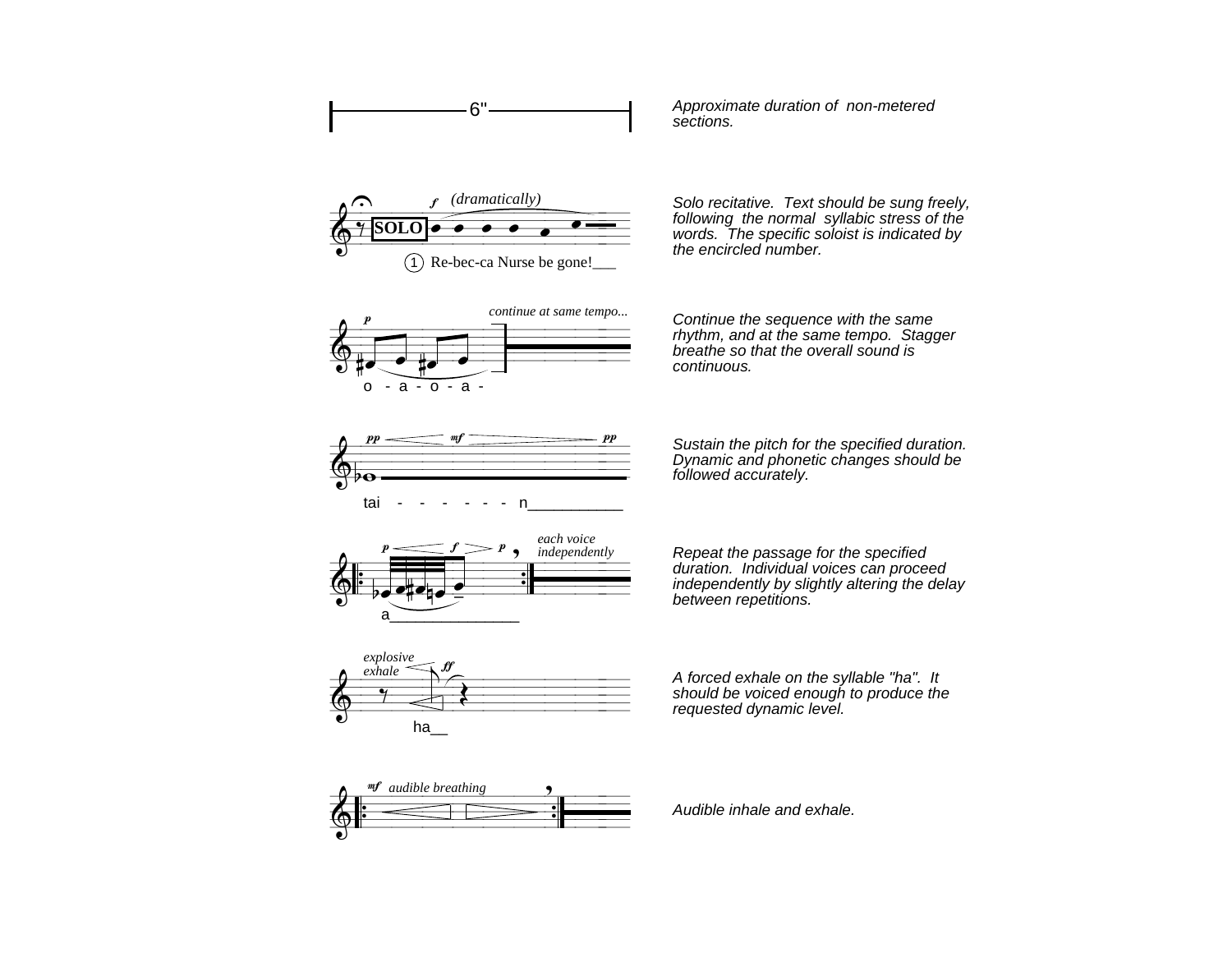

 $\boldsymbol{\mathcal{L}}$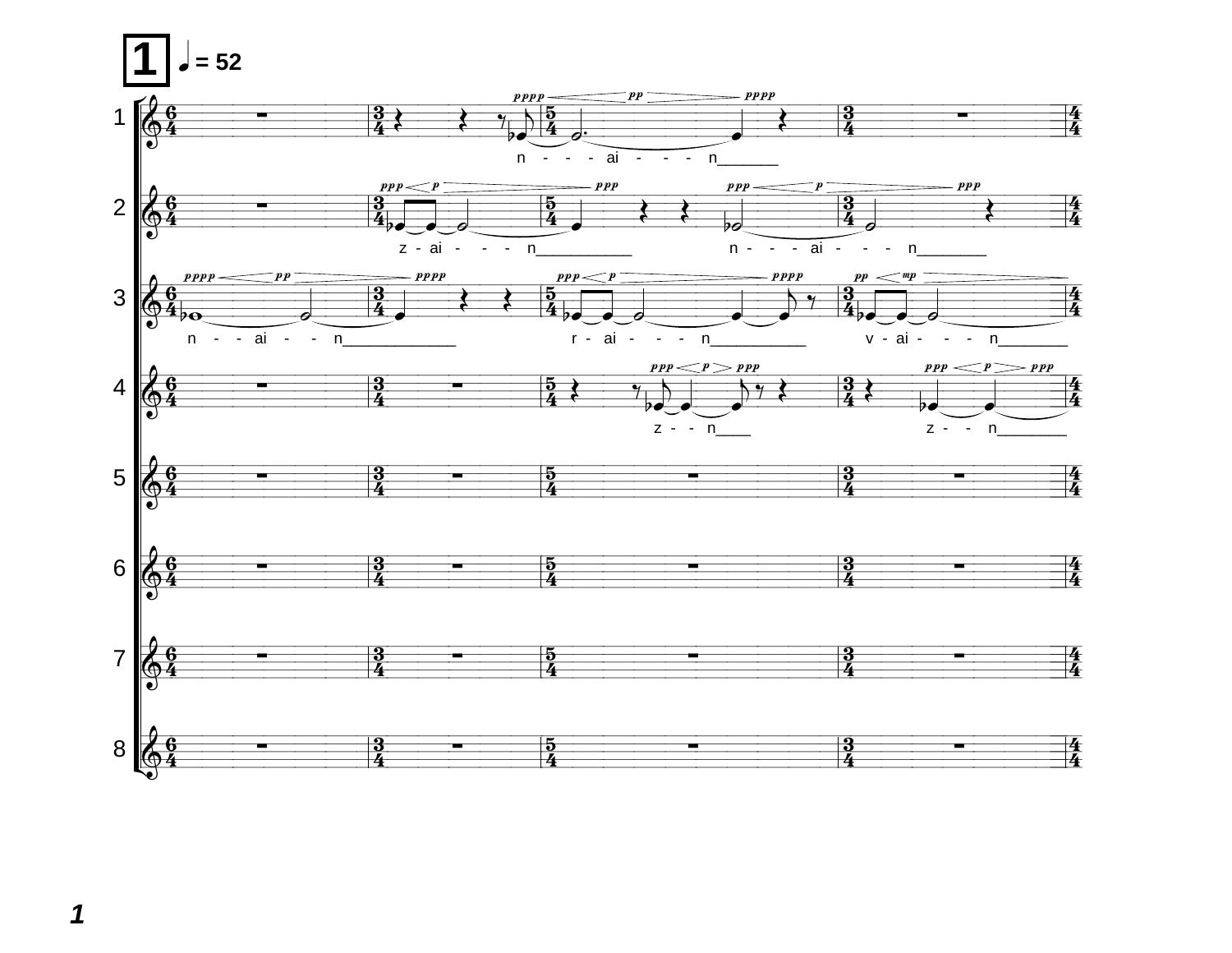

 $\overline{2}$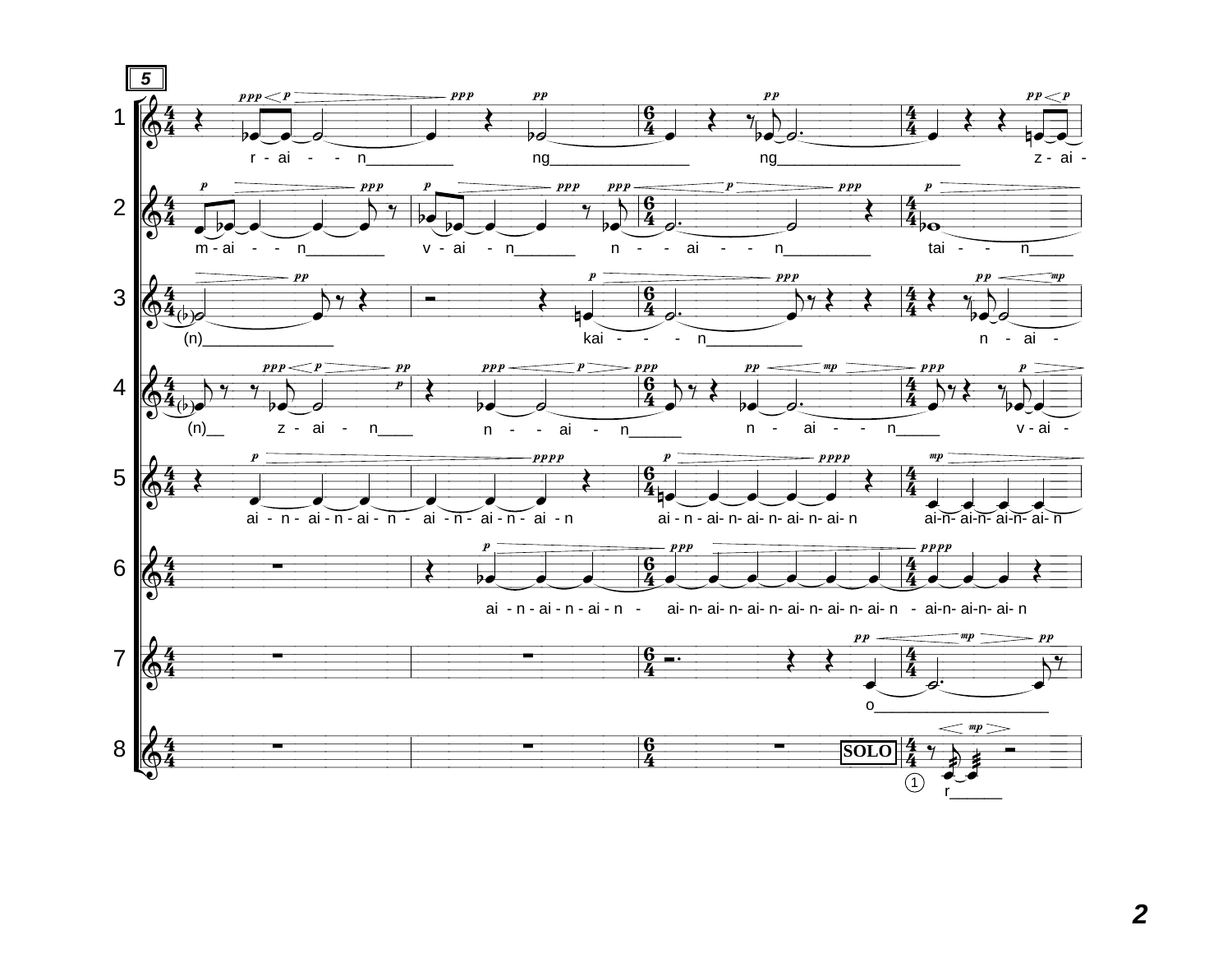

 $\overline{\mathbf{3}}$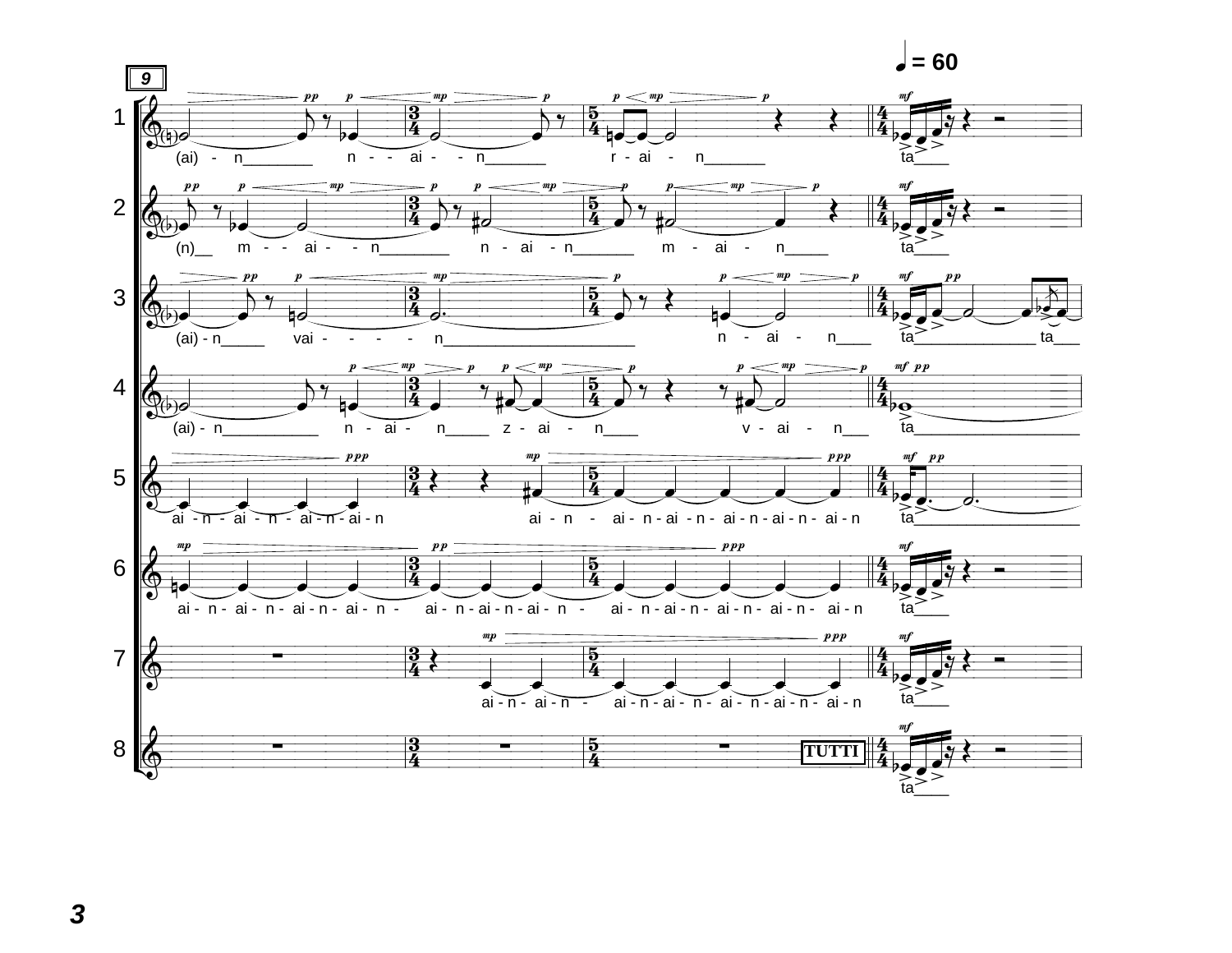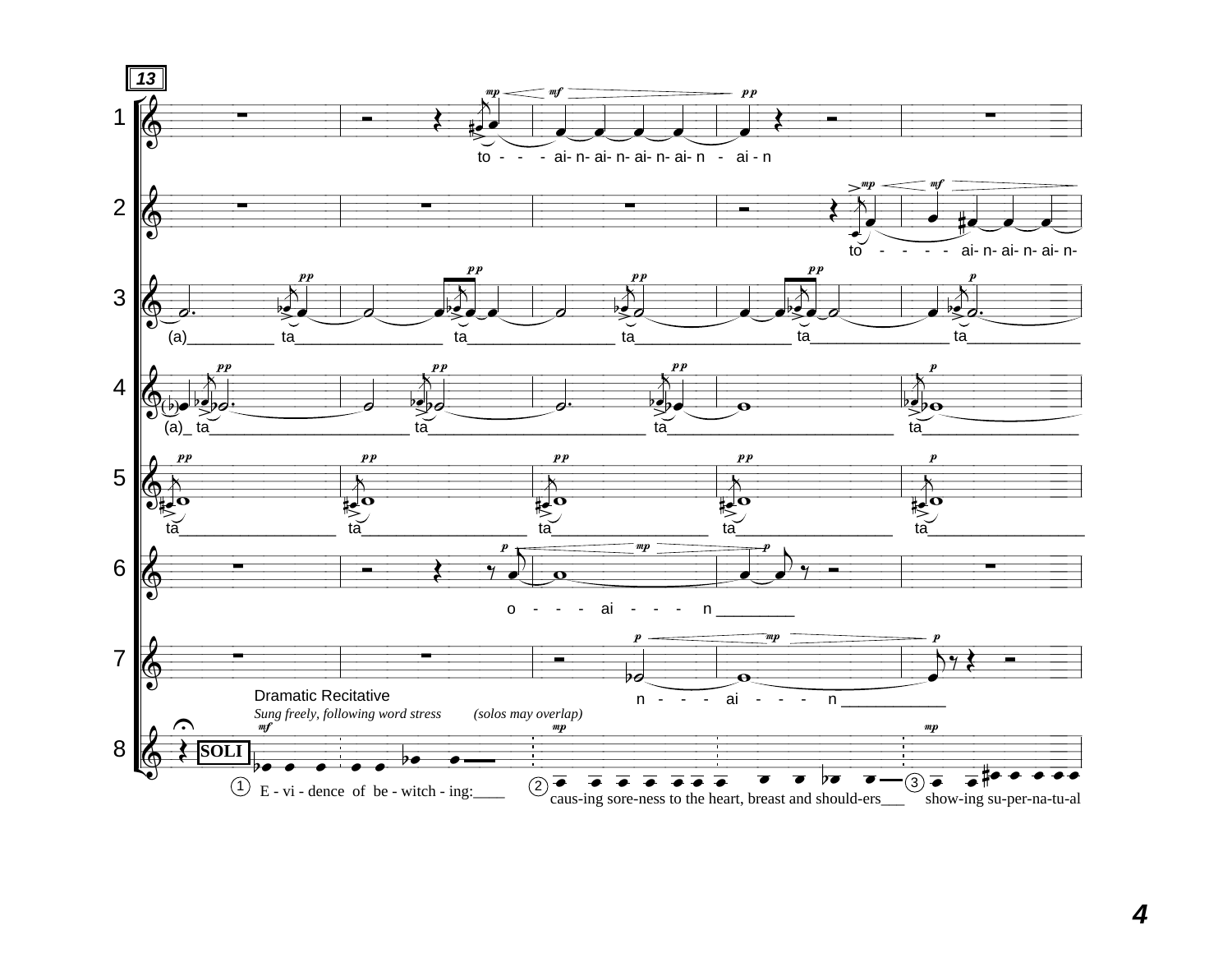

prick-ing in-no-cent per-sons with pins\_ and dag-gers\_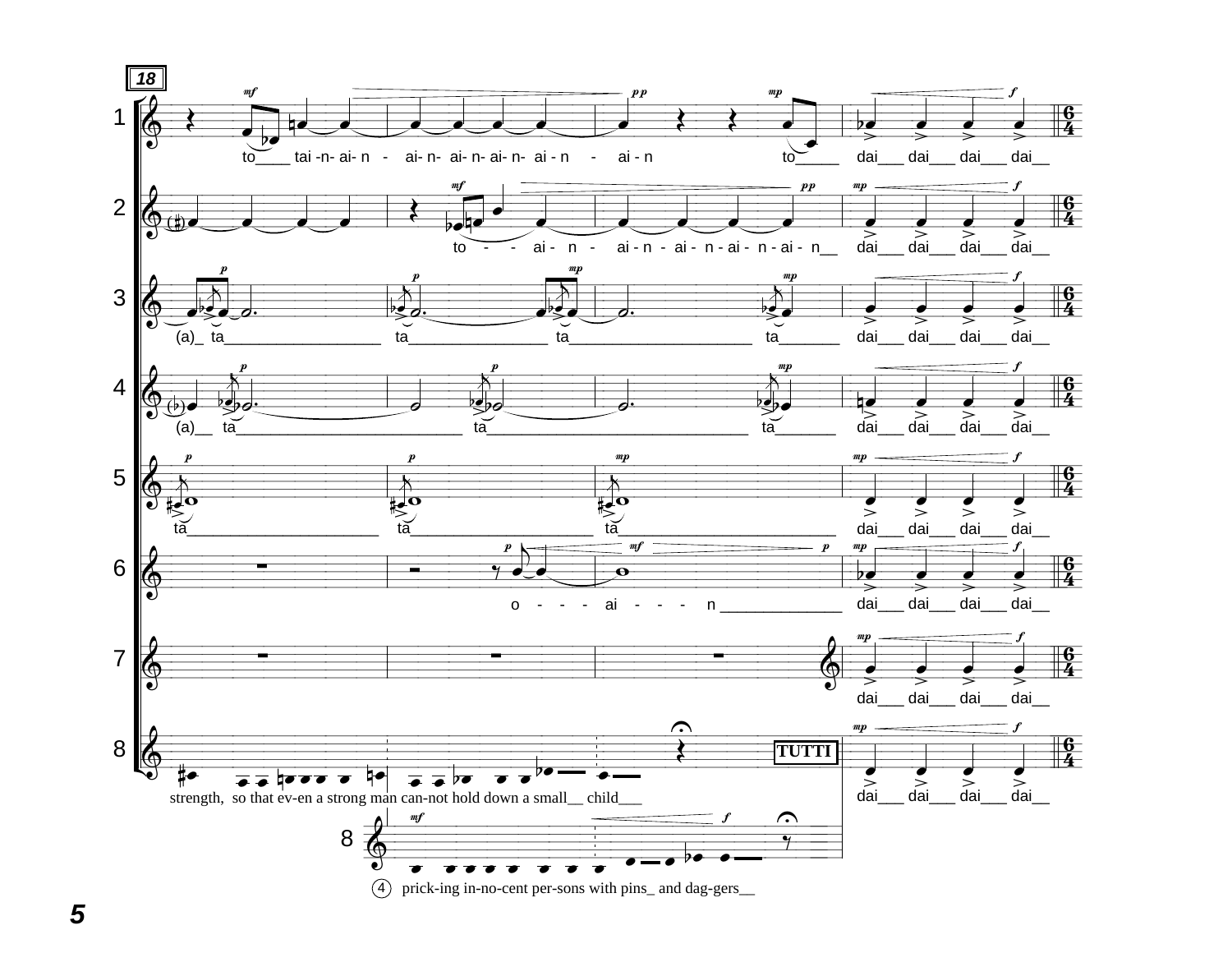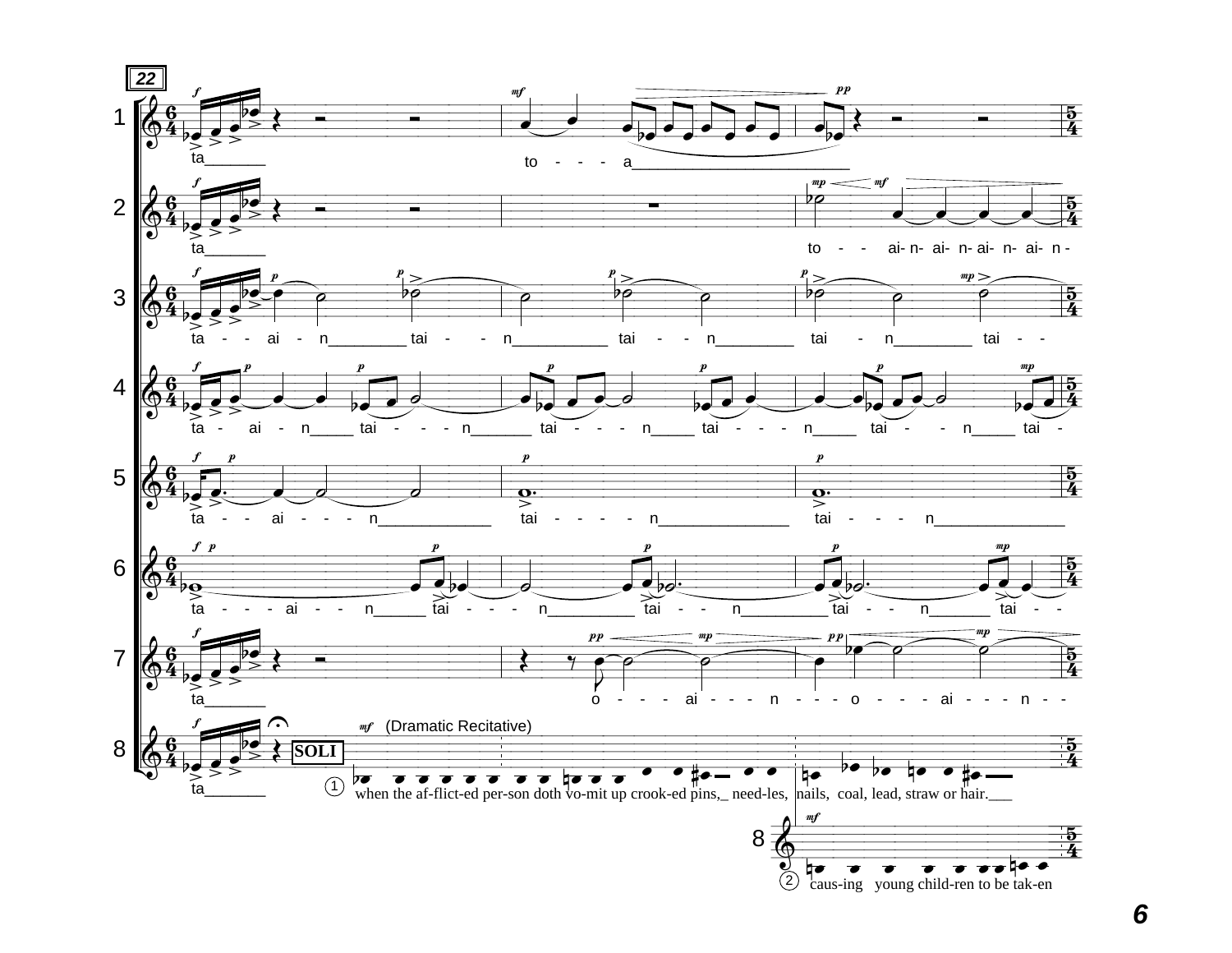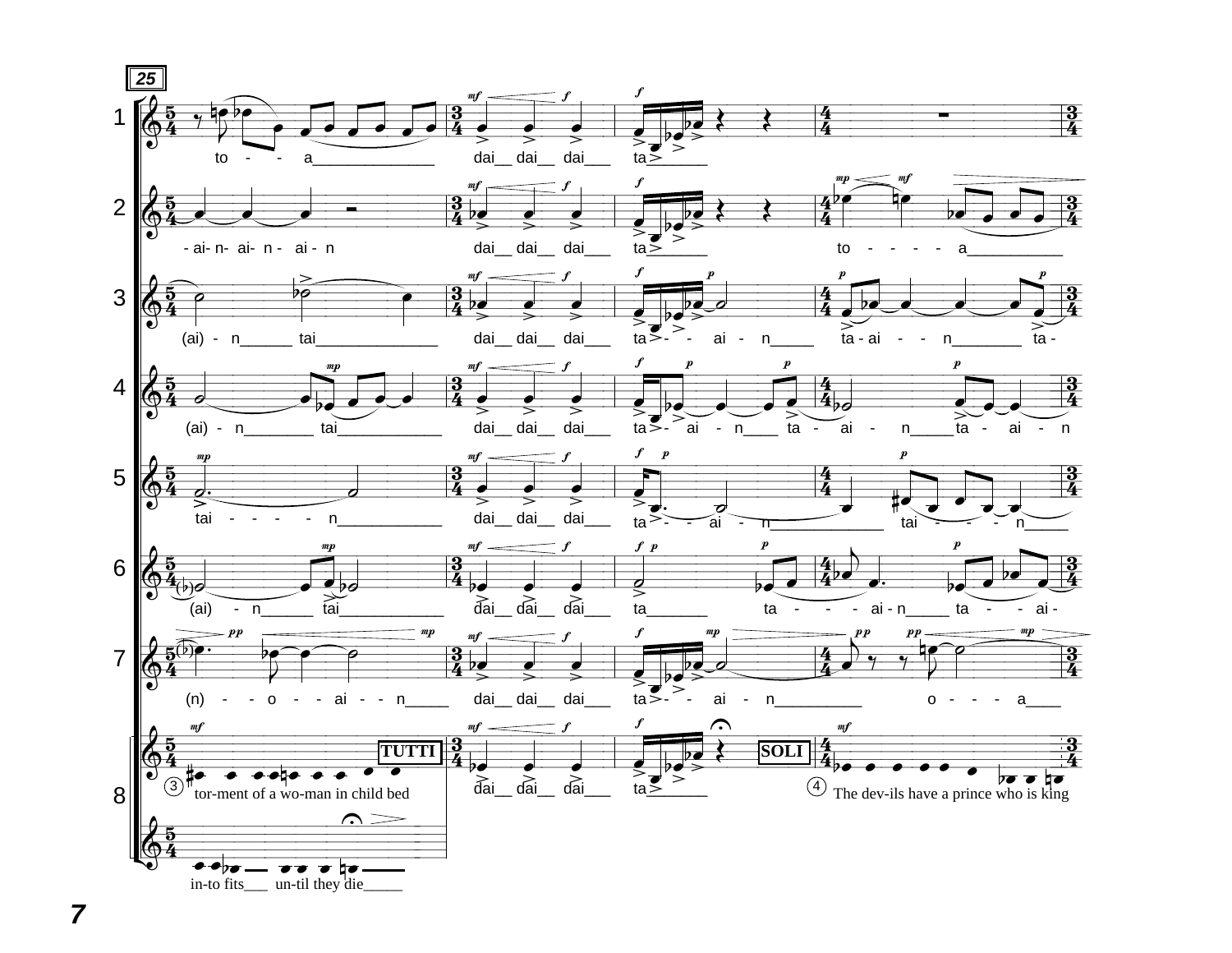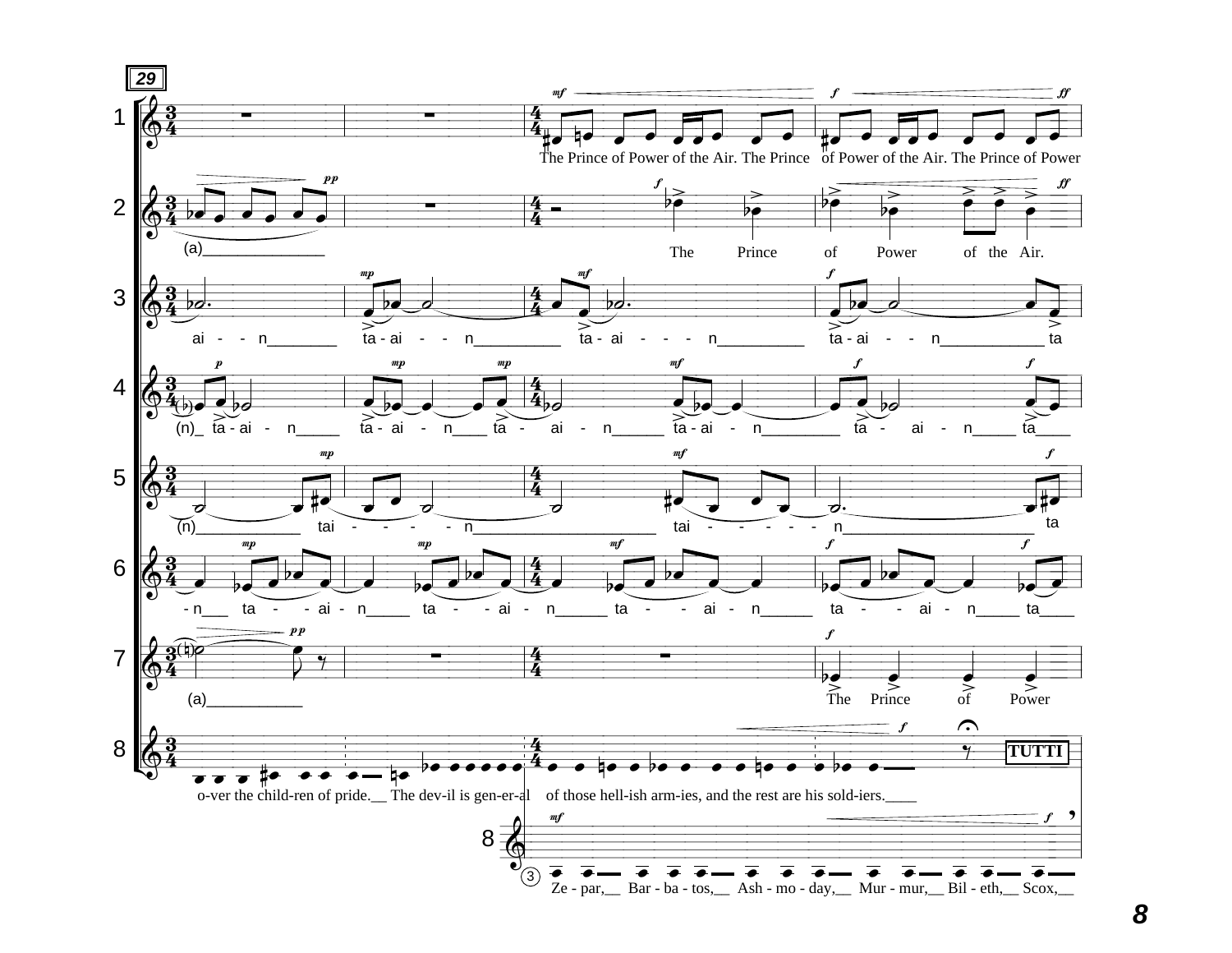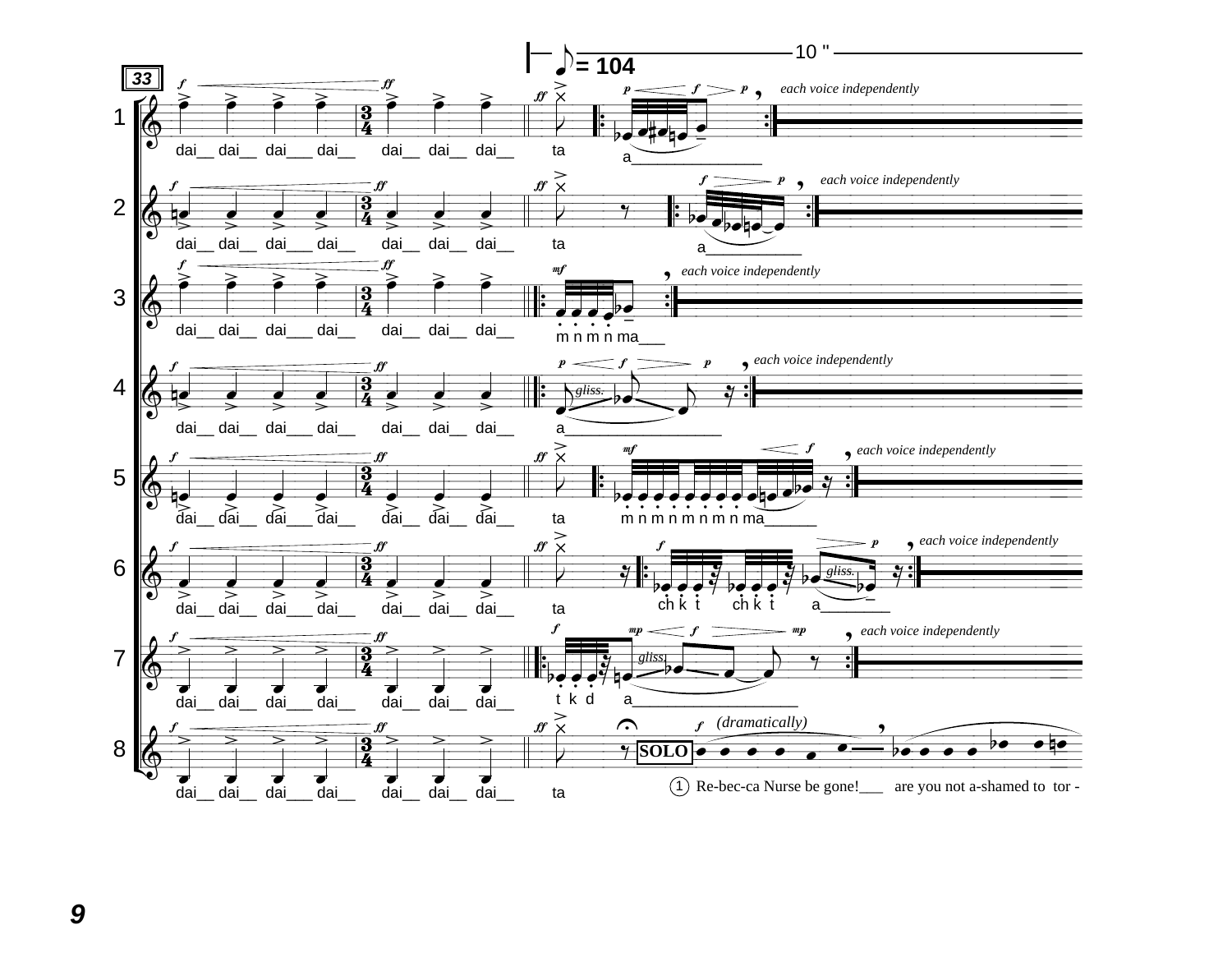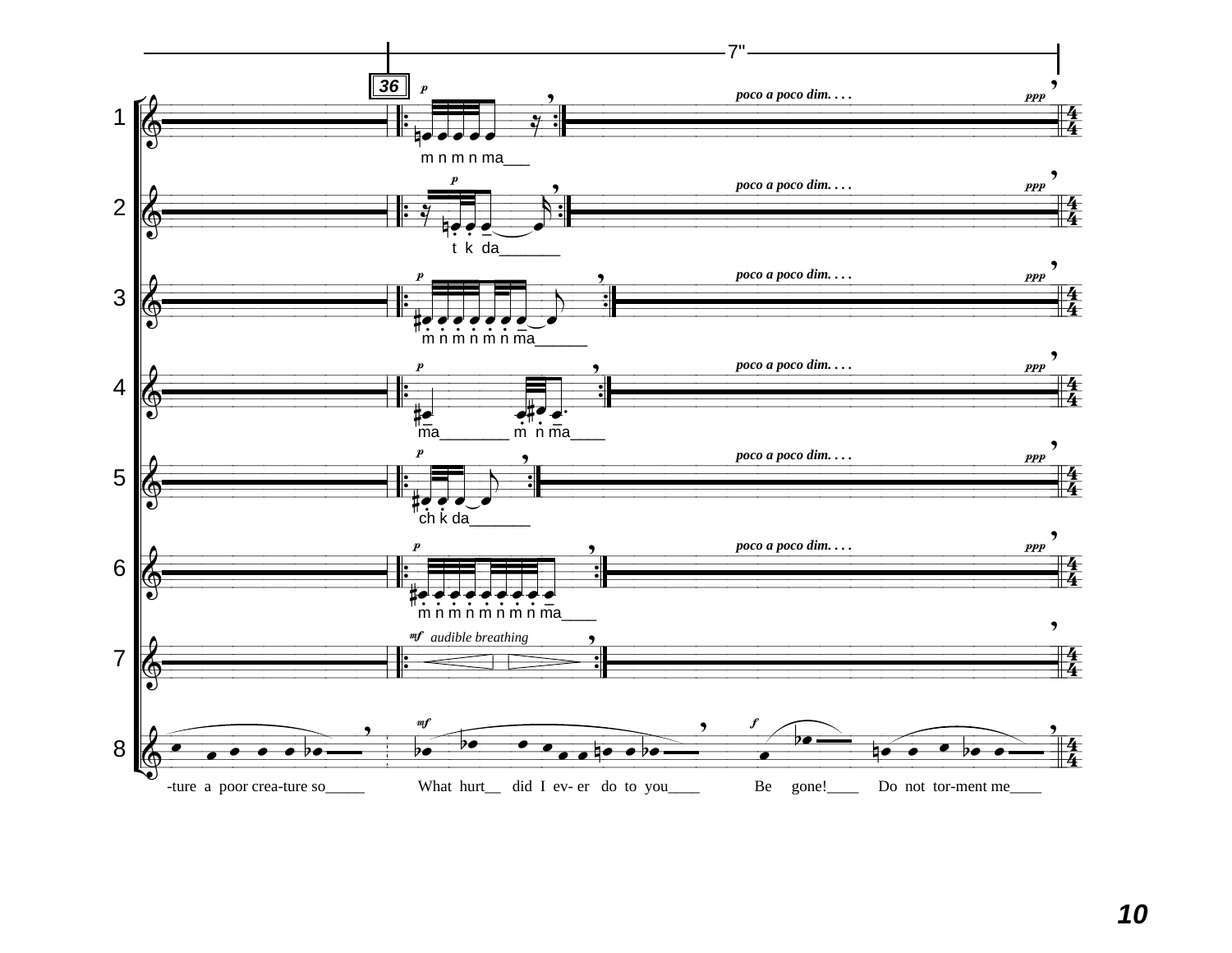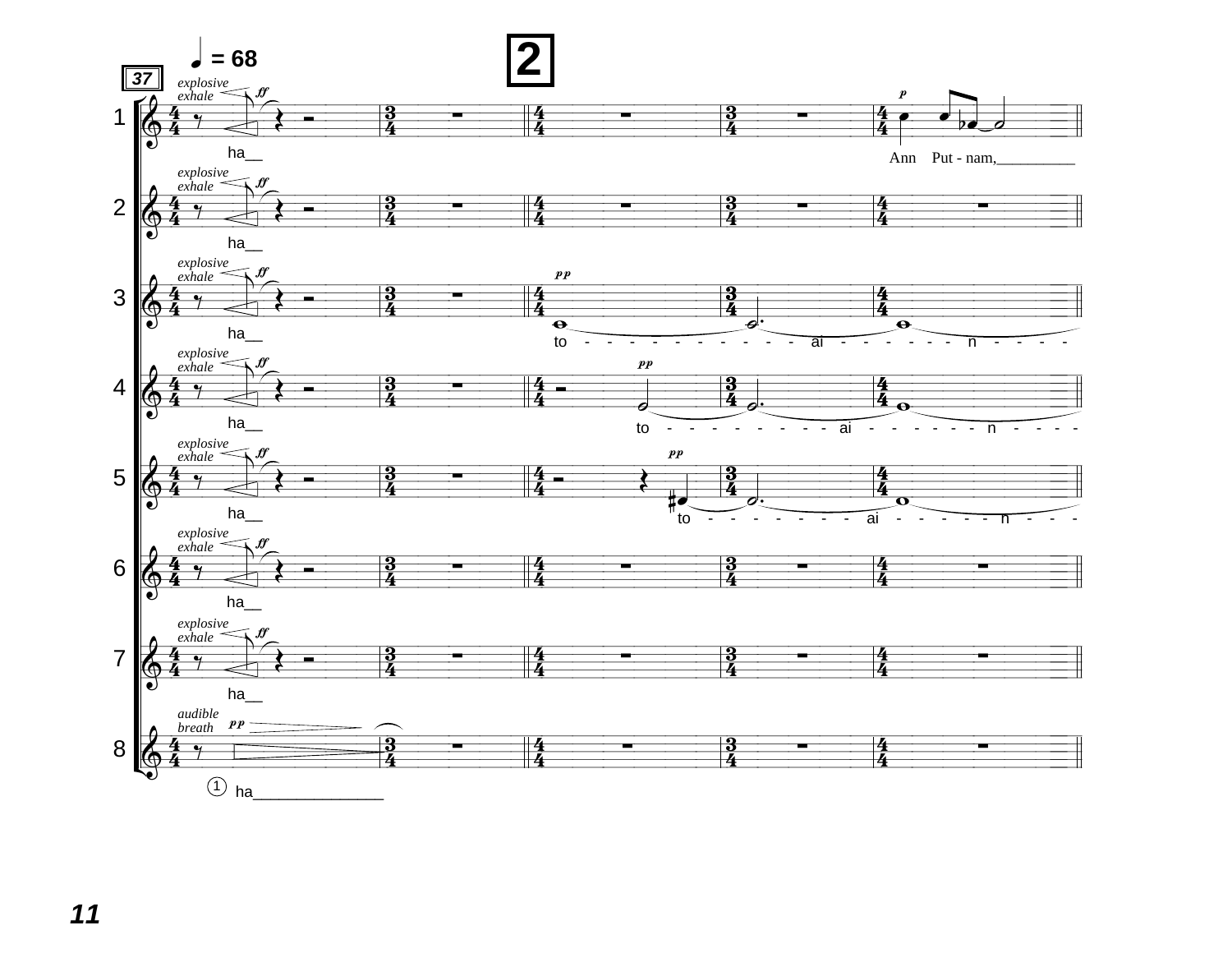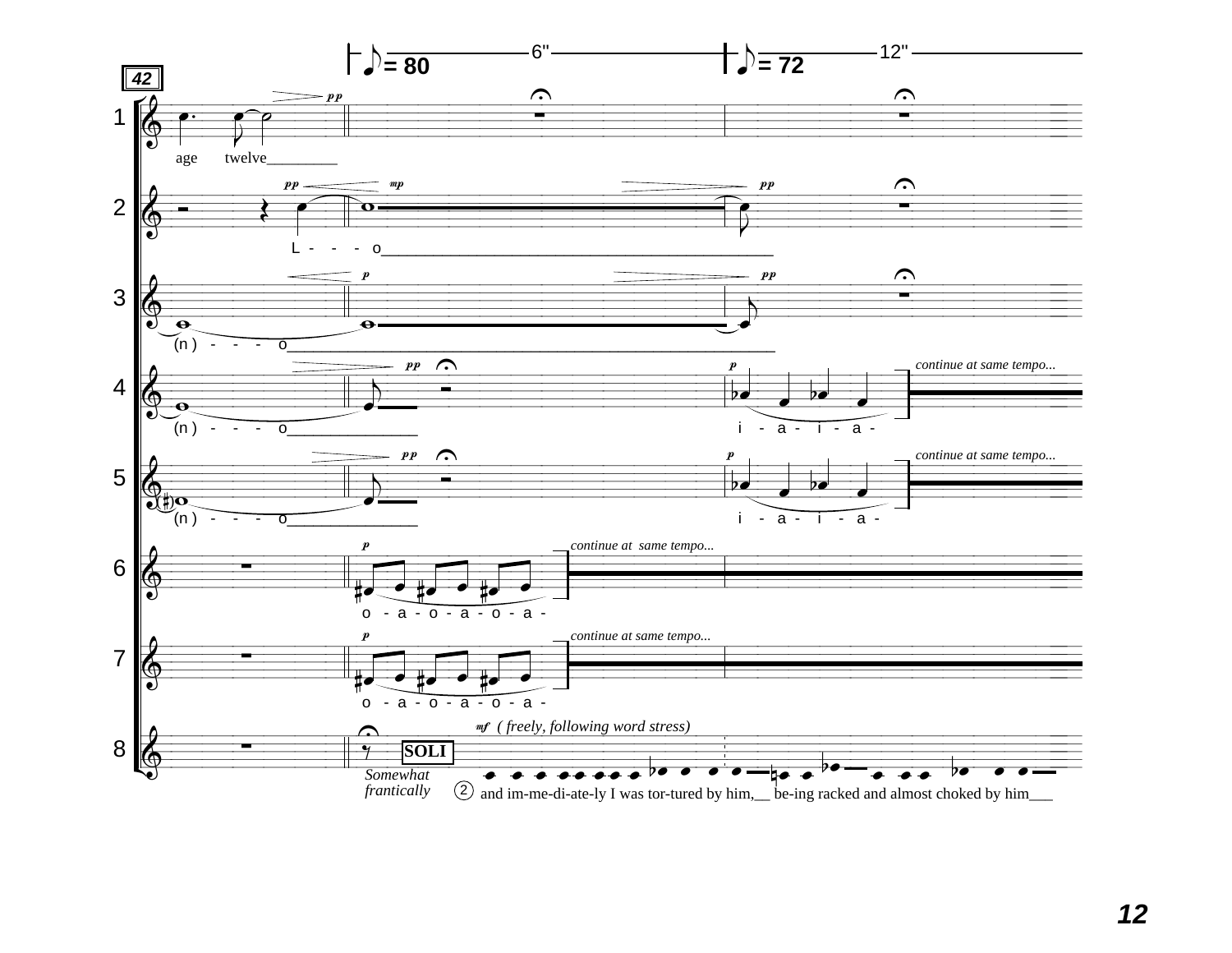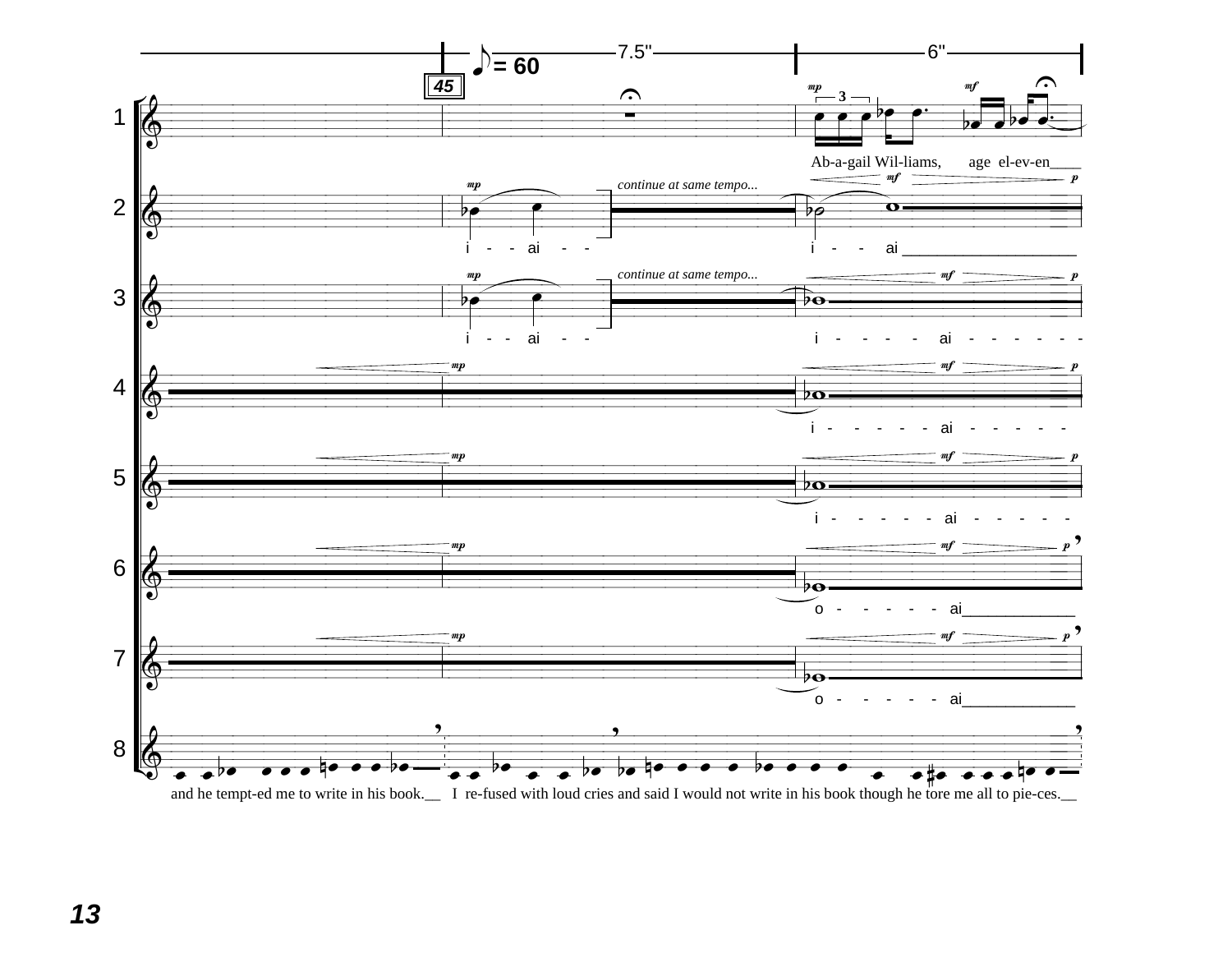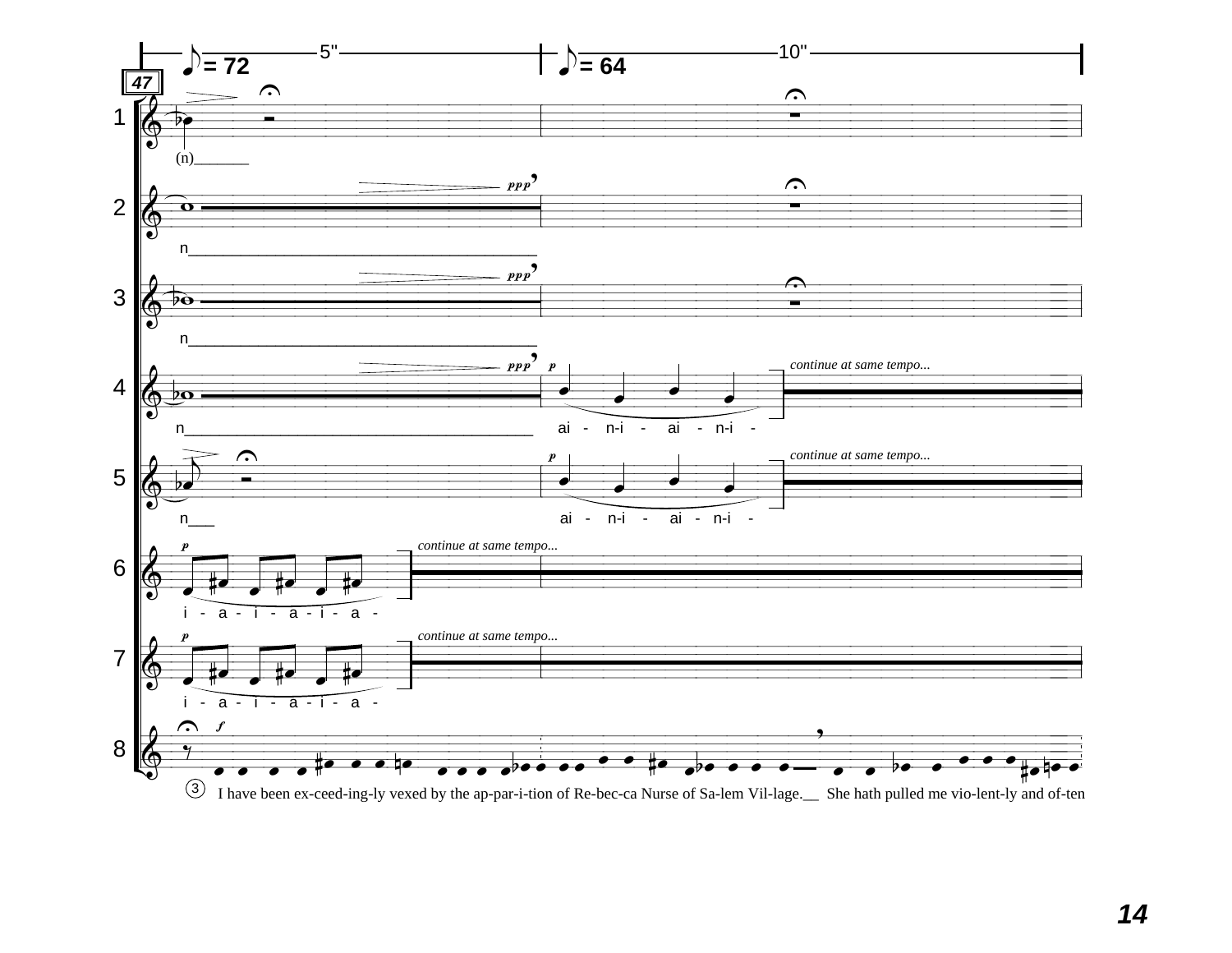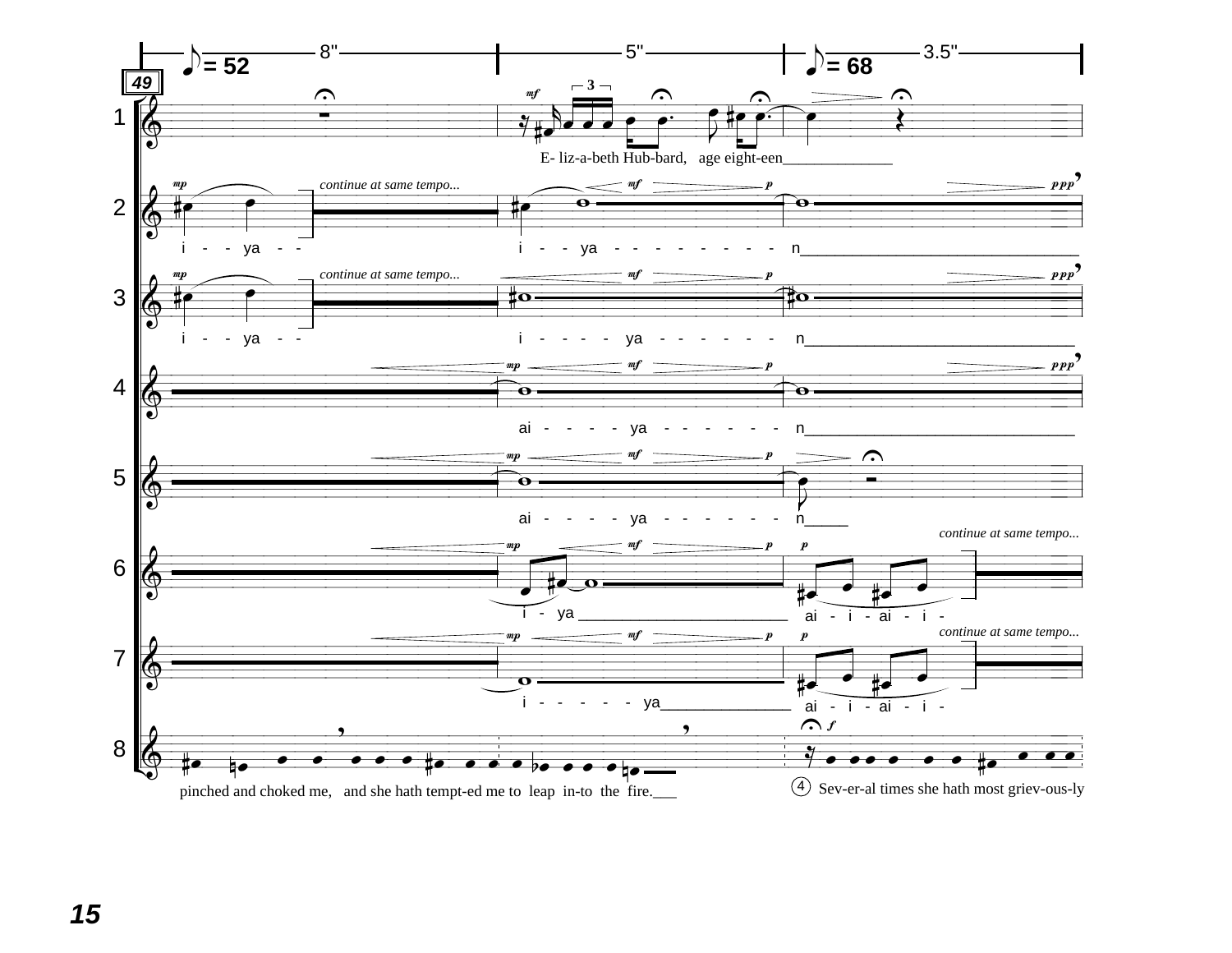

af-flict-ed me and I be-lieve in my heart that Re-bec-ca Nurse is a witch and that she hath of-ten tor-ment-ed me and o-thers with acts of witch-craft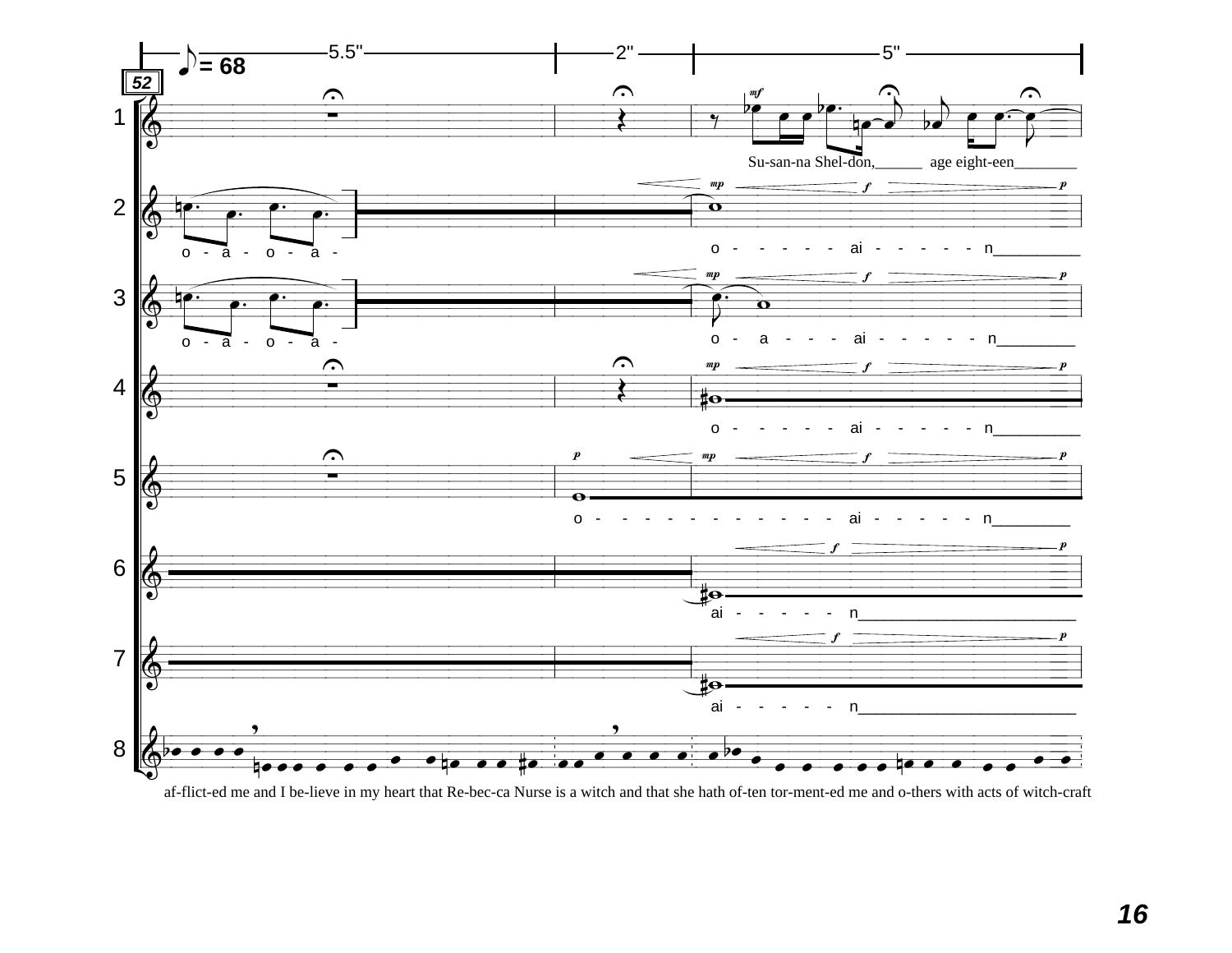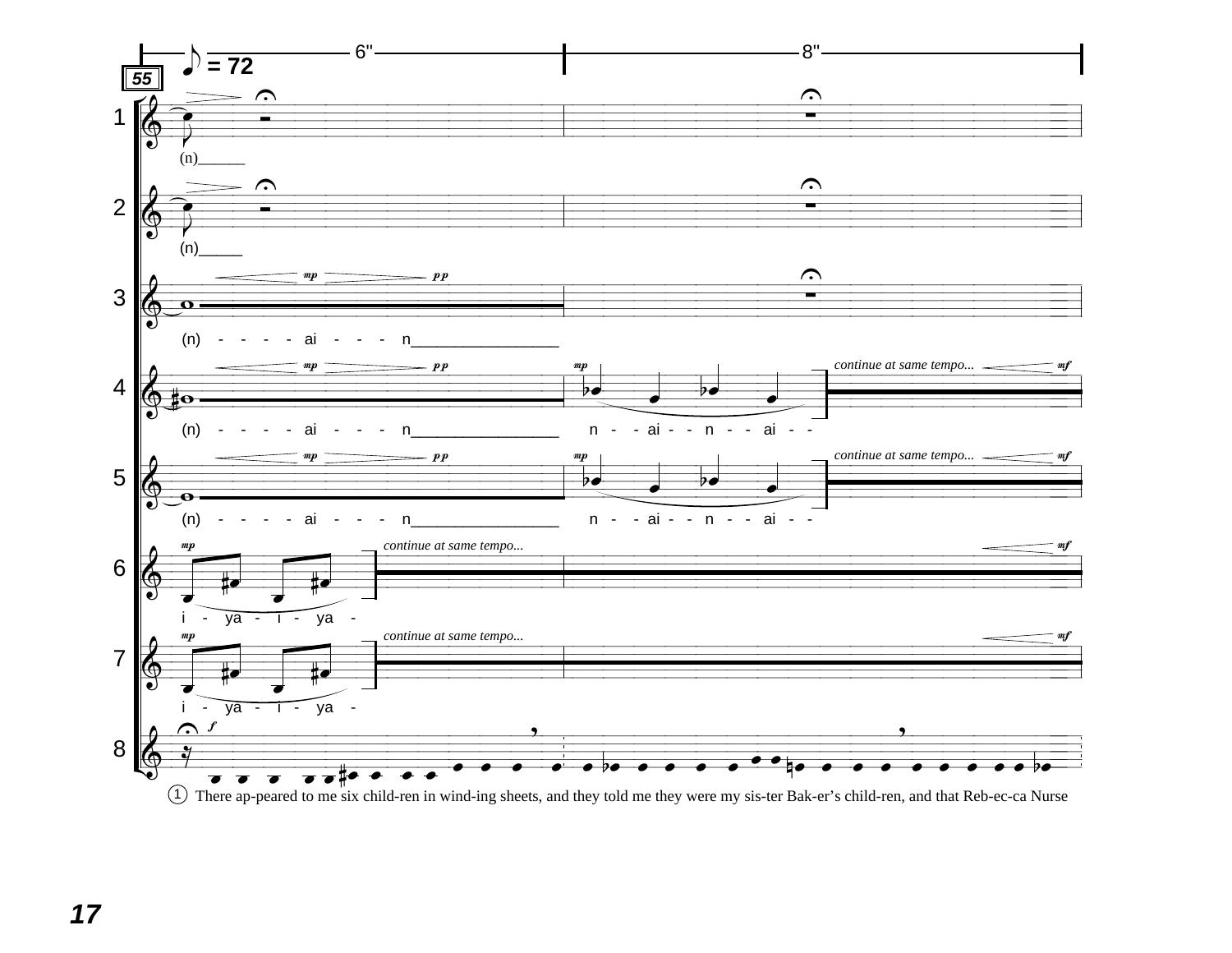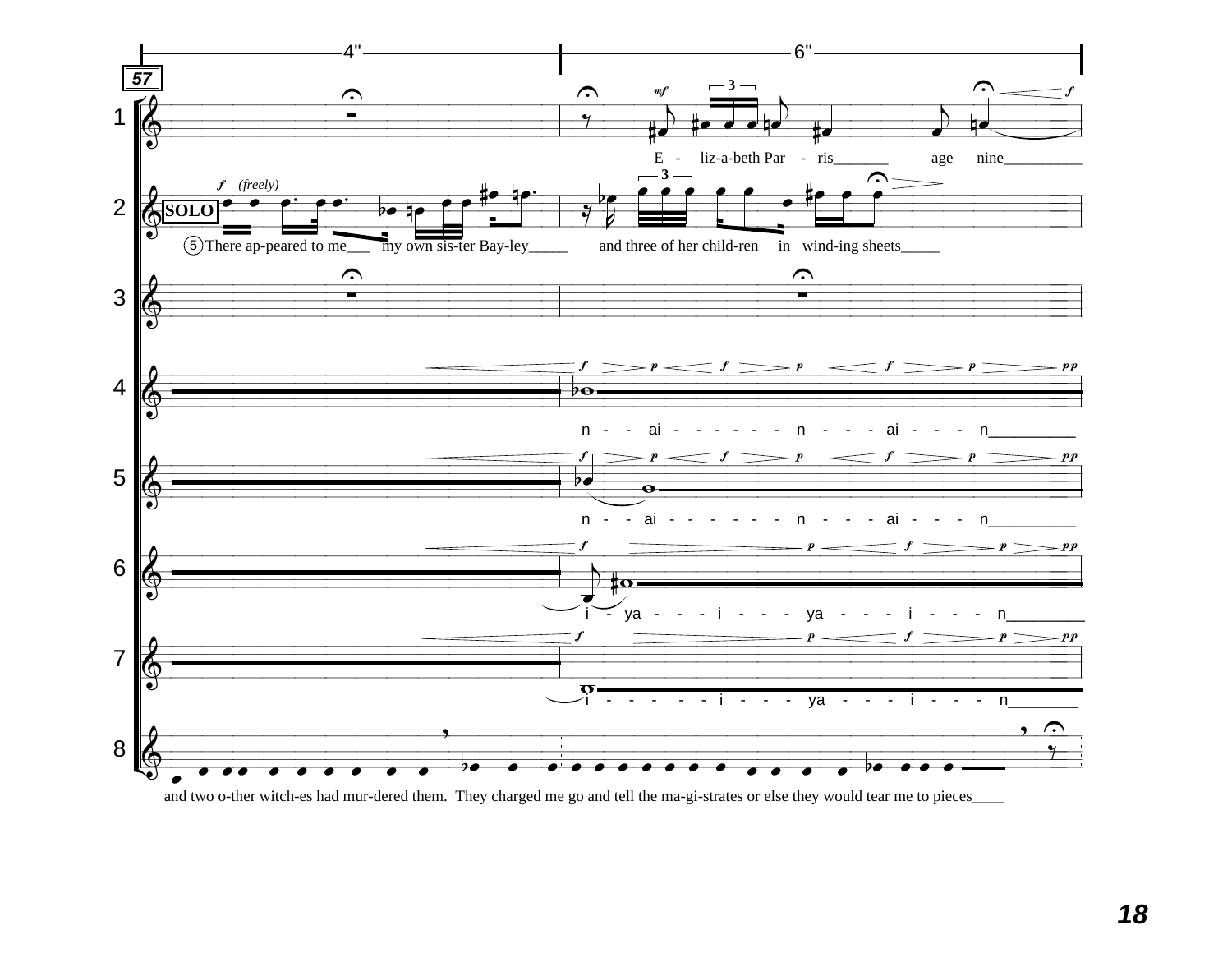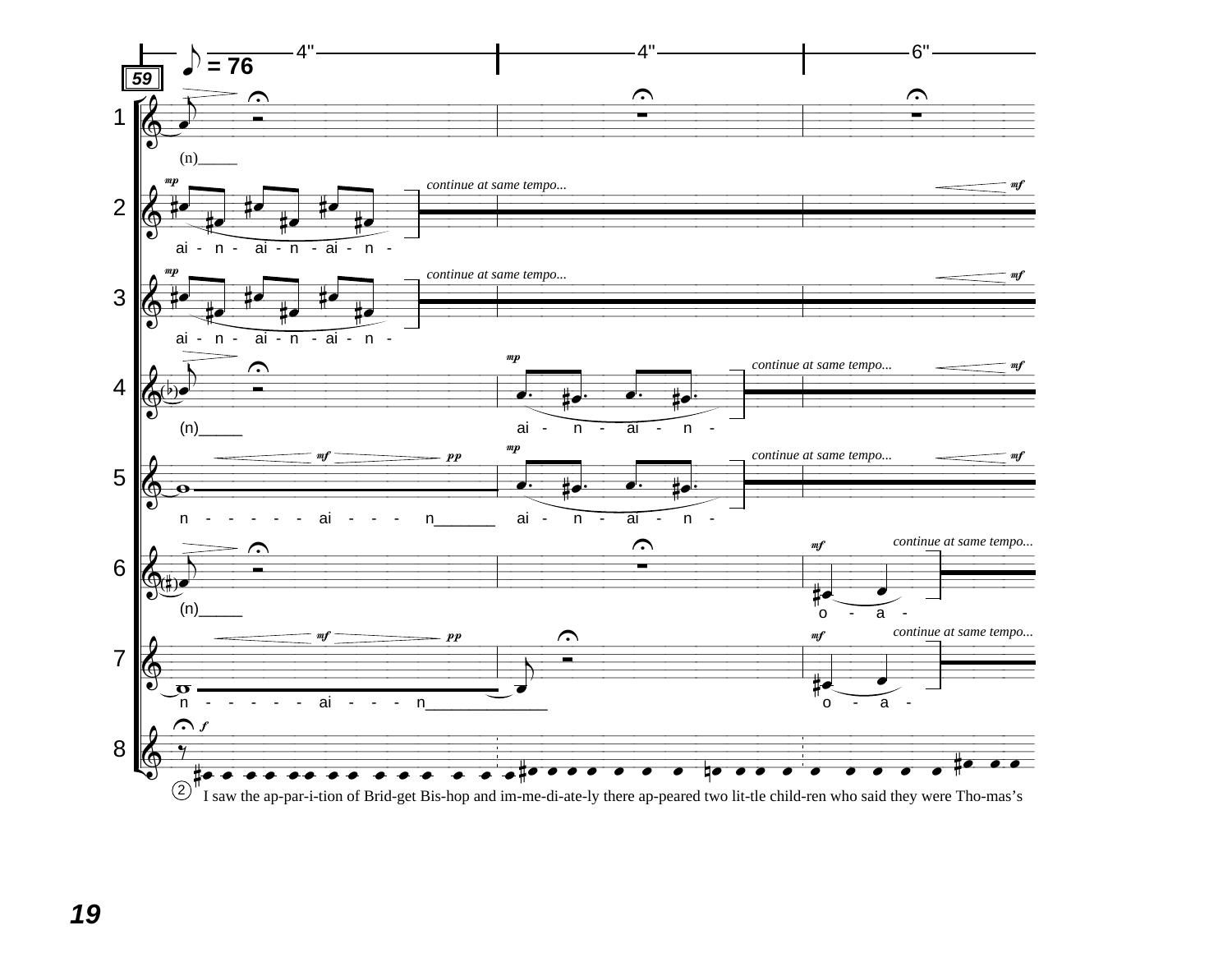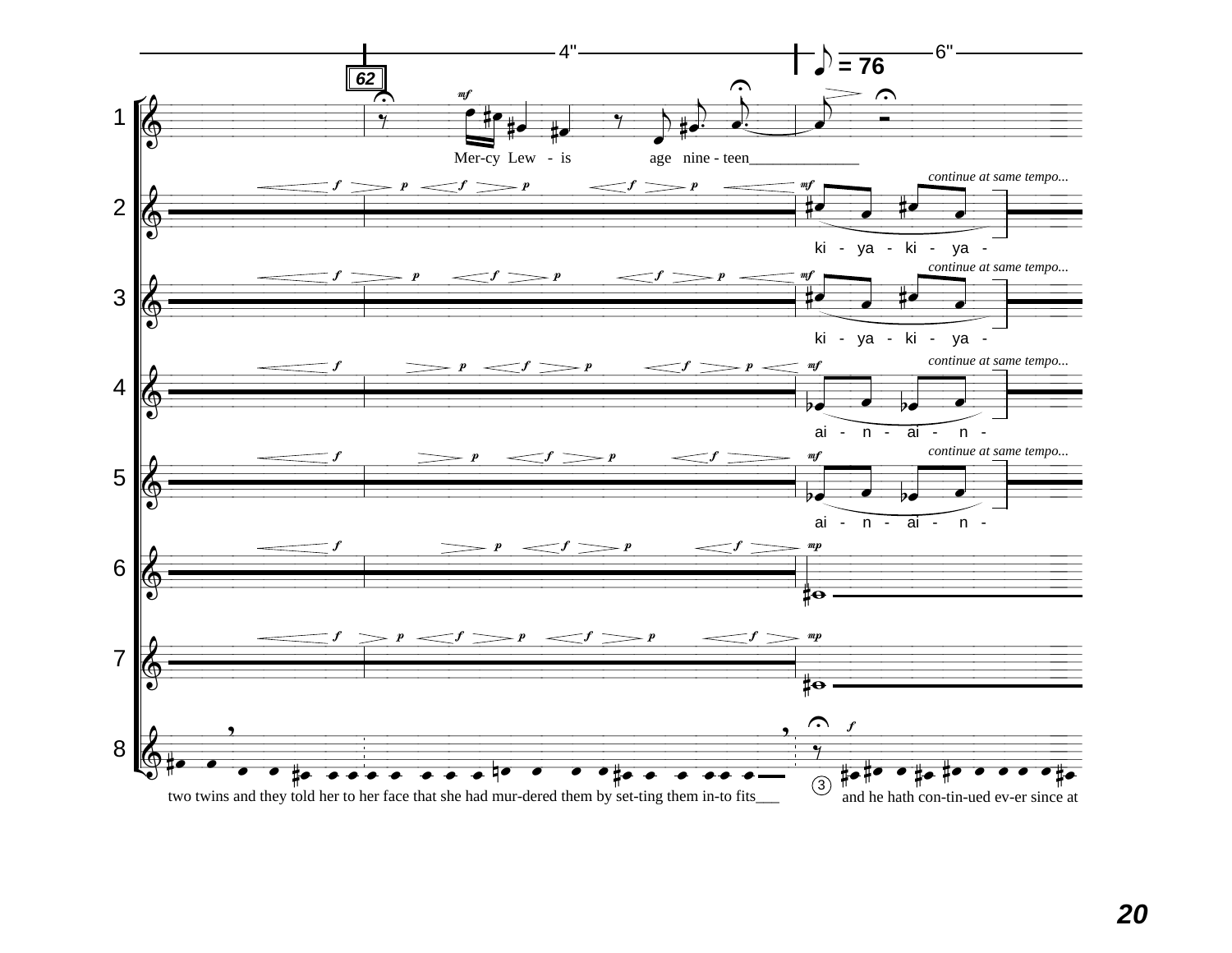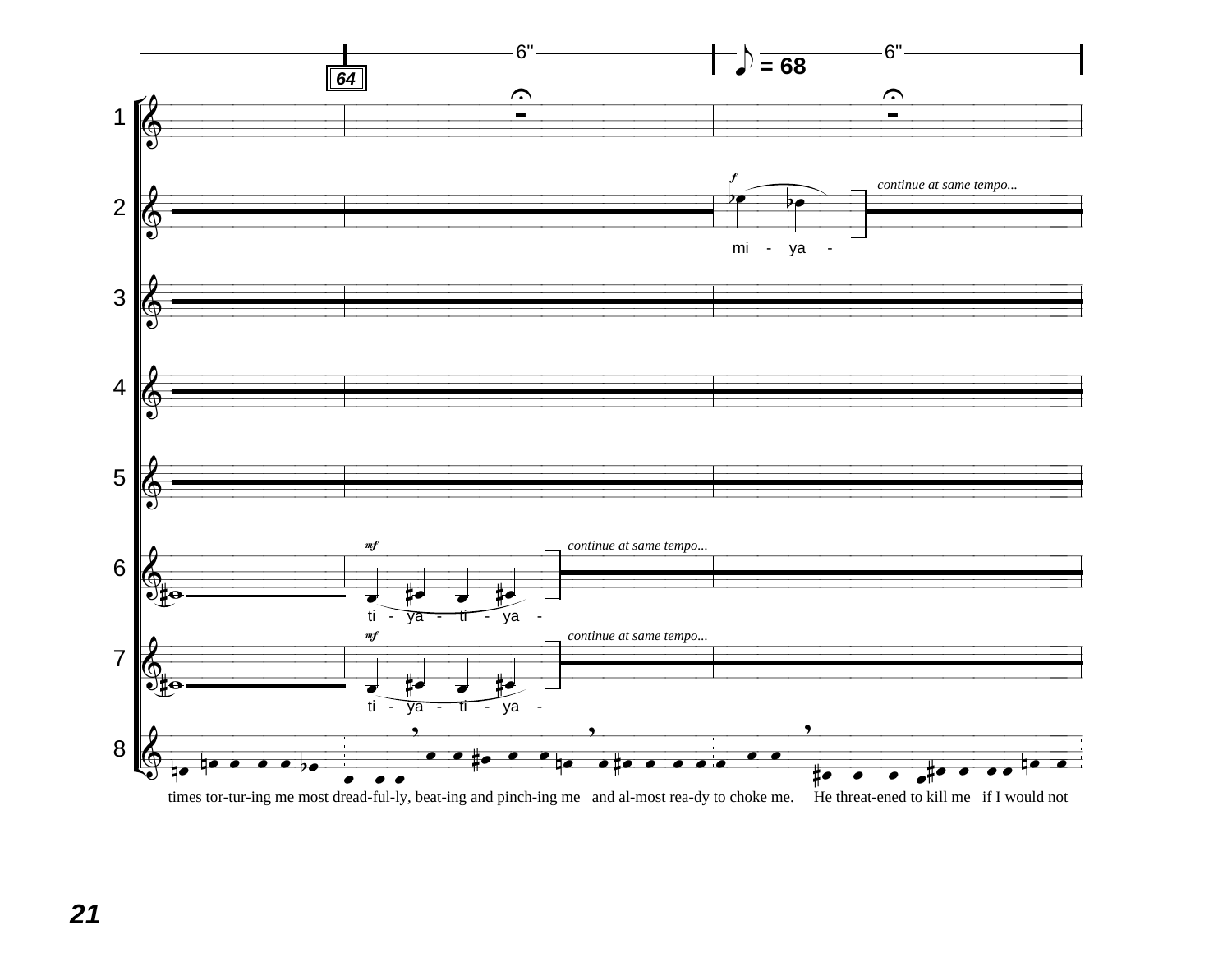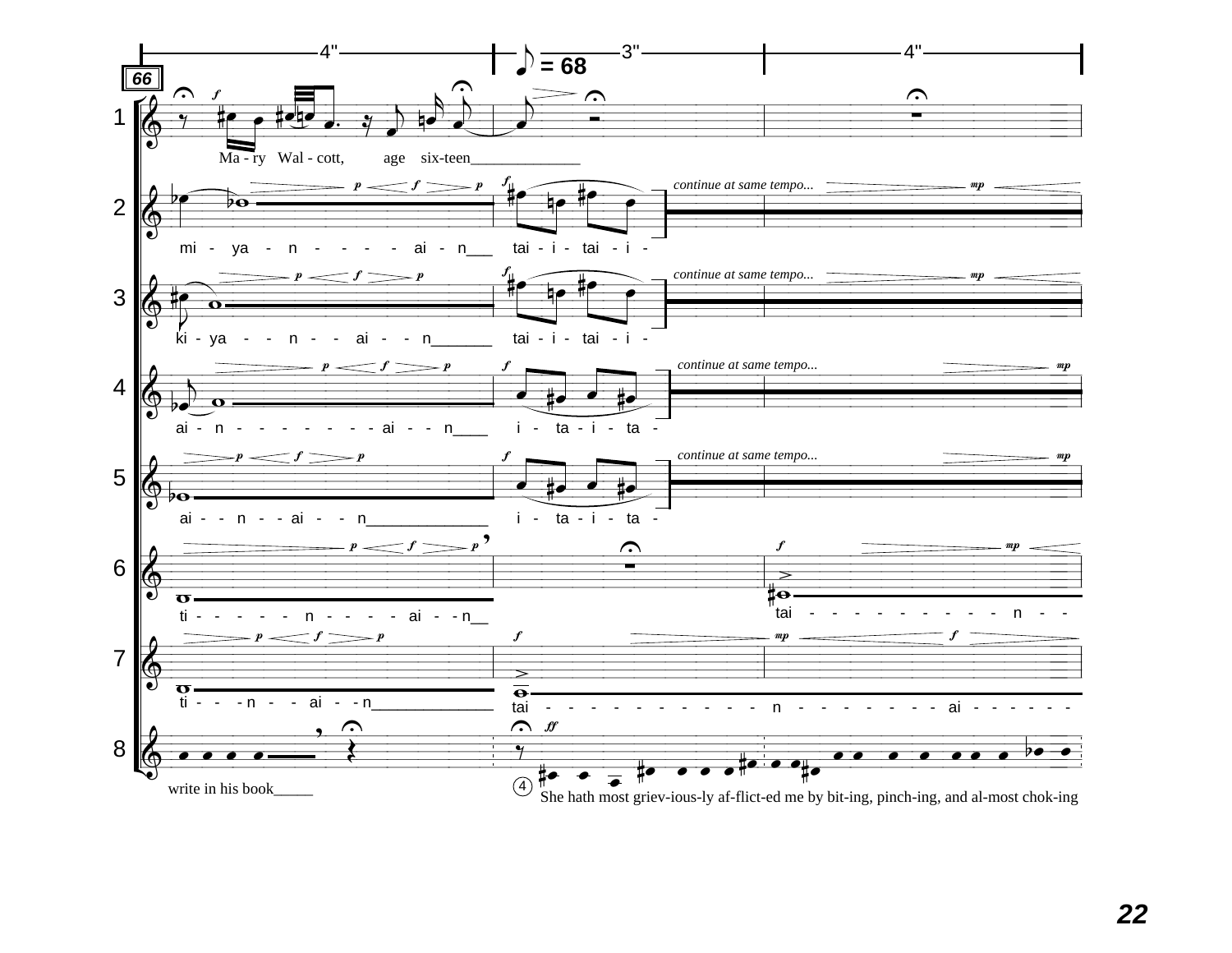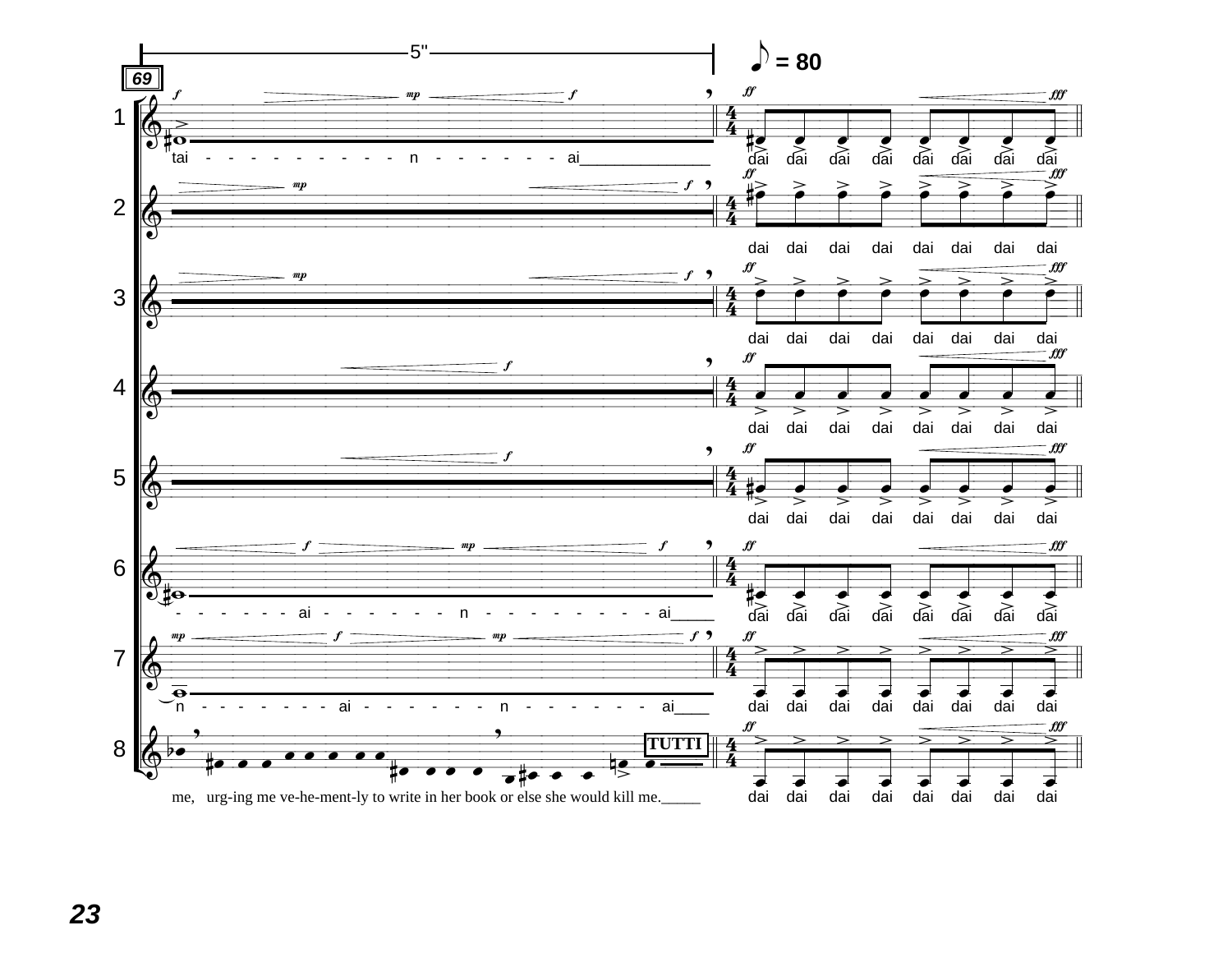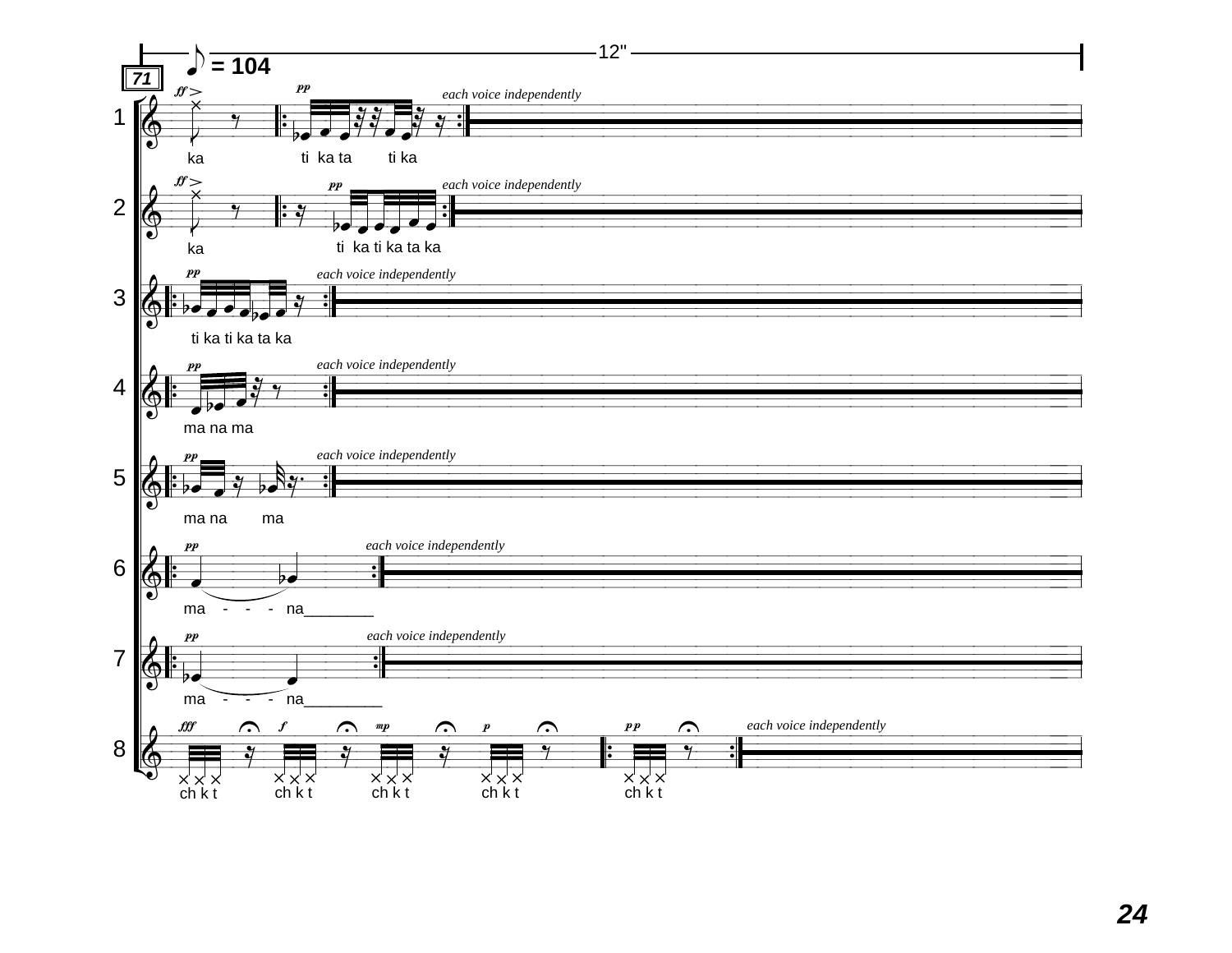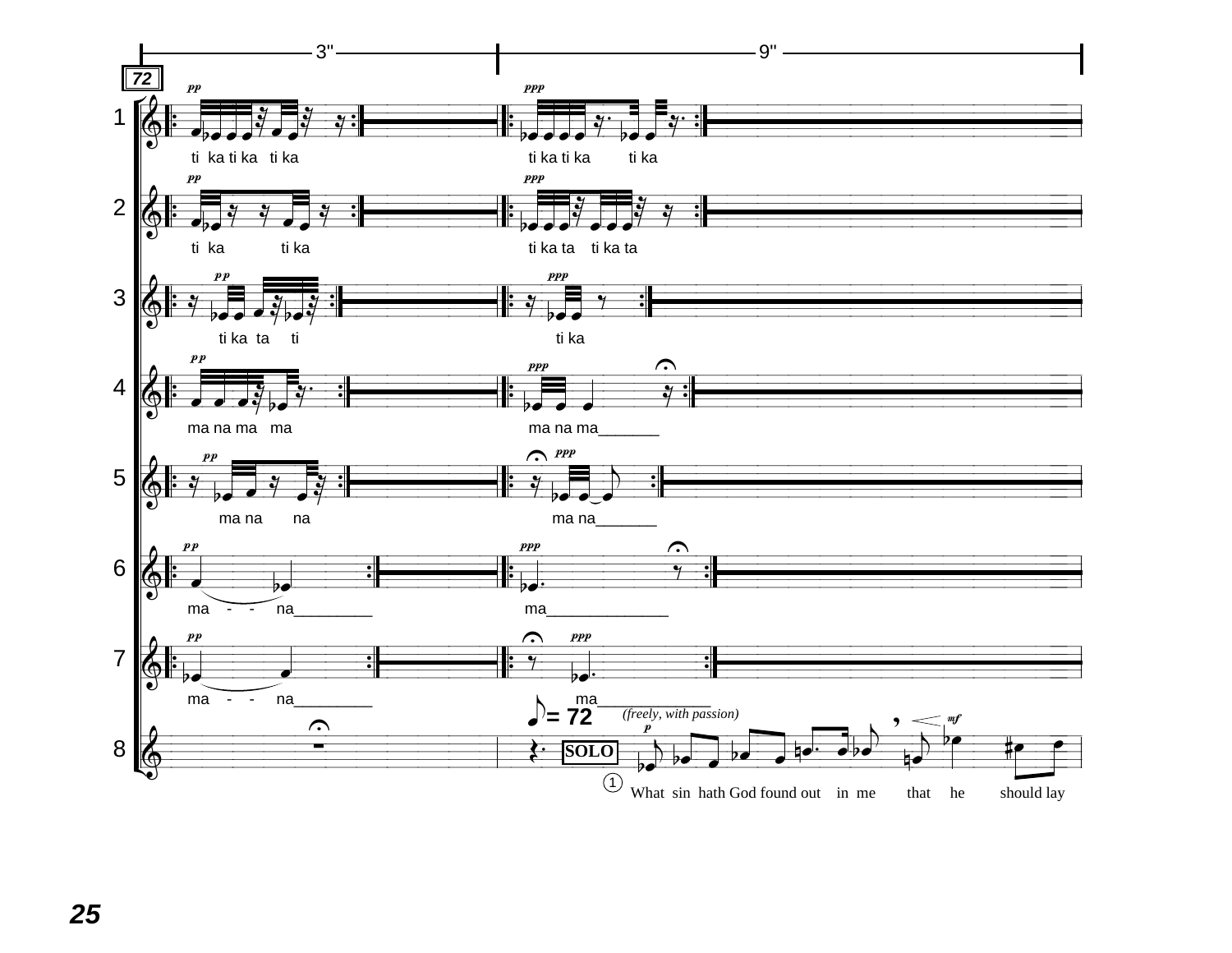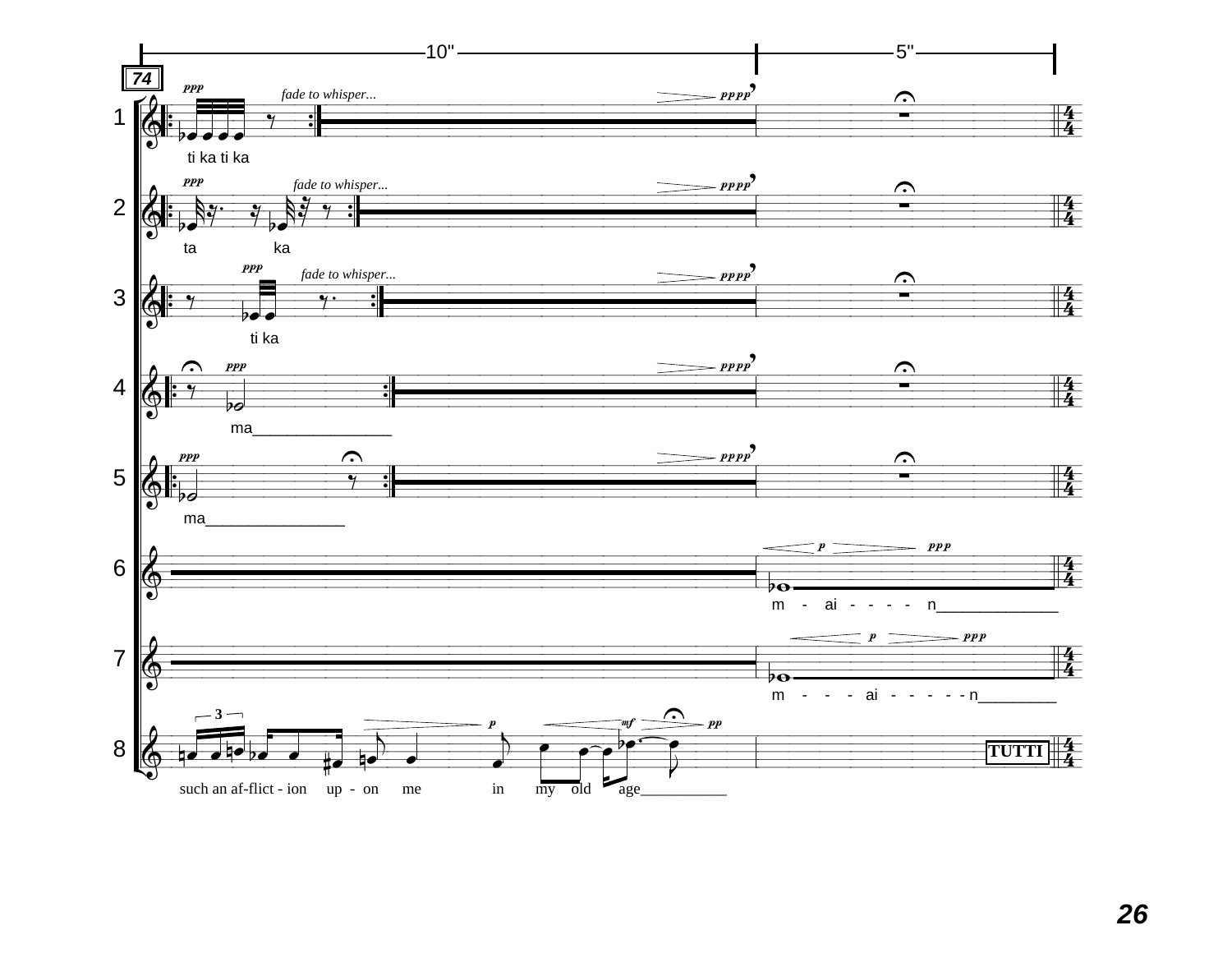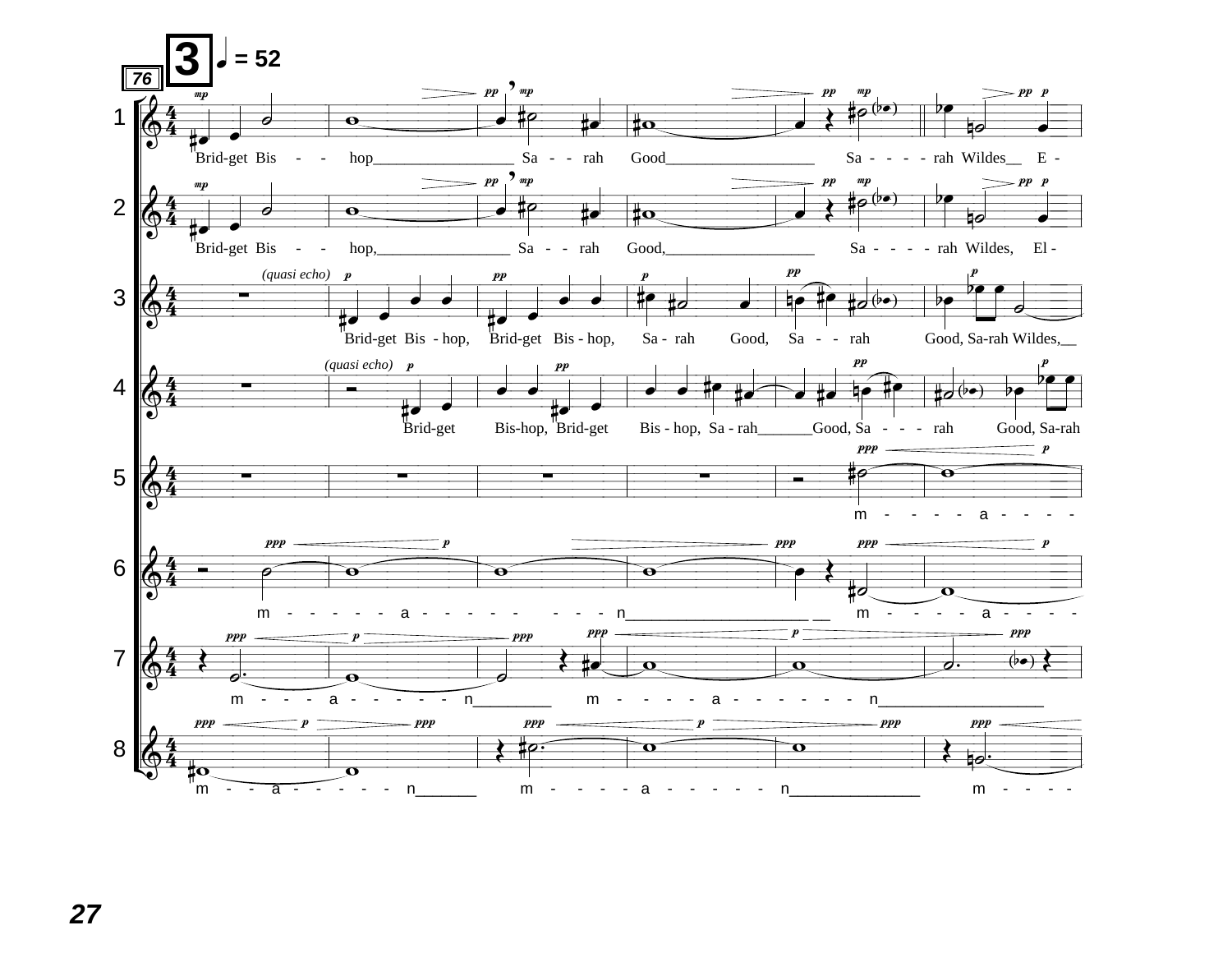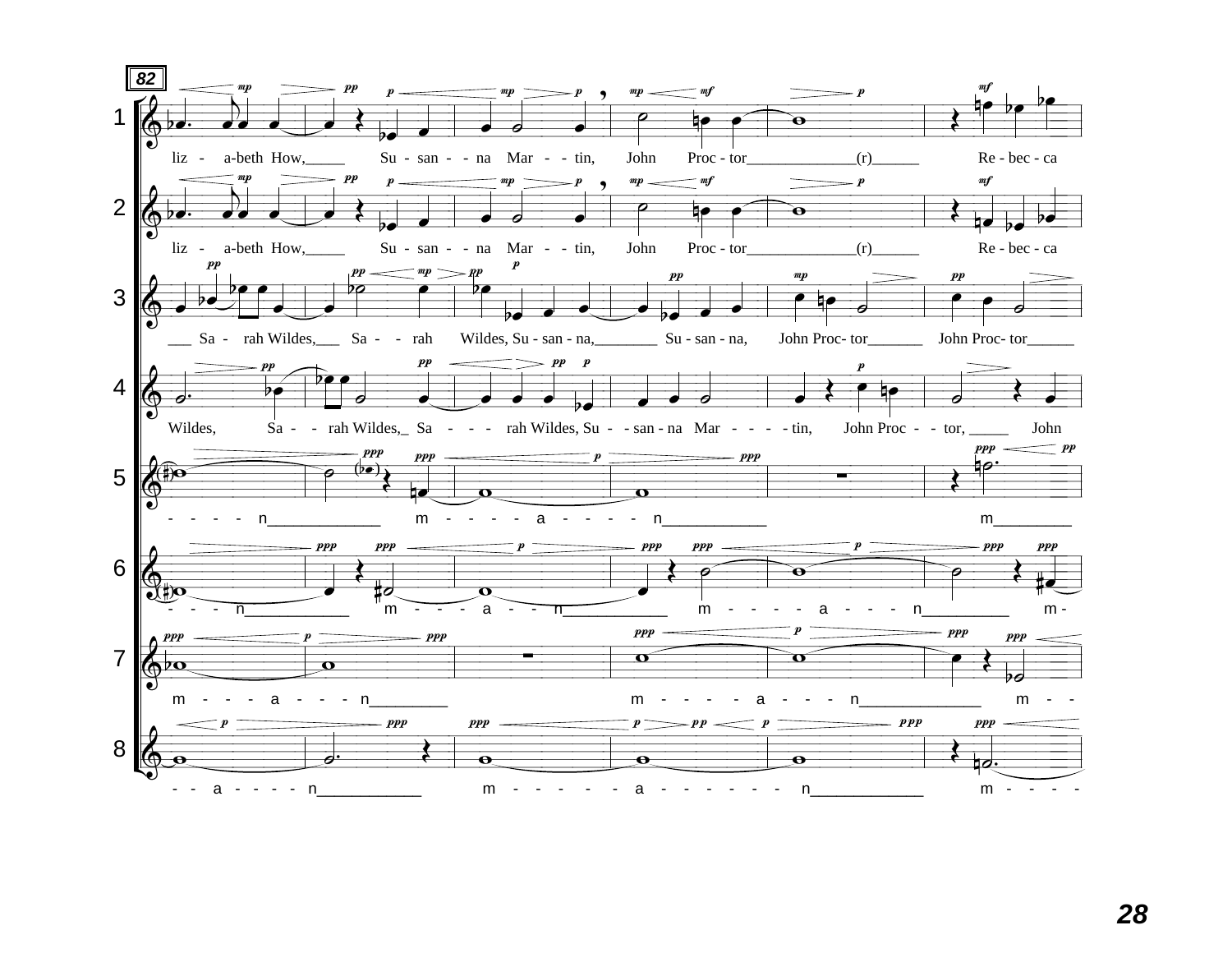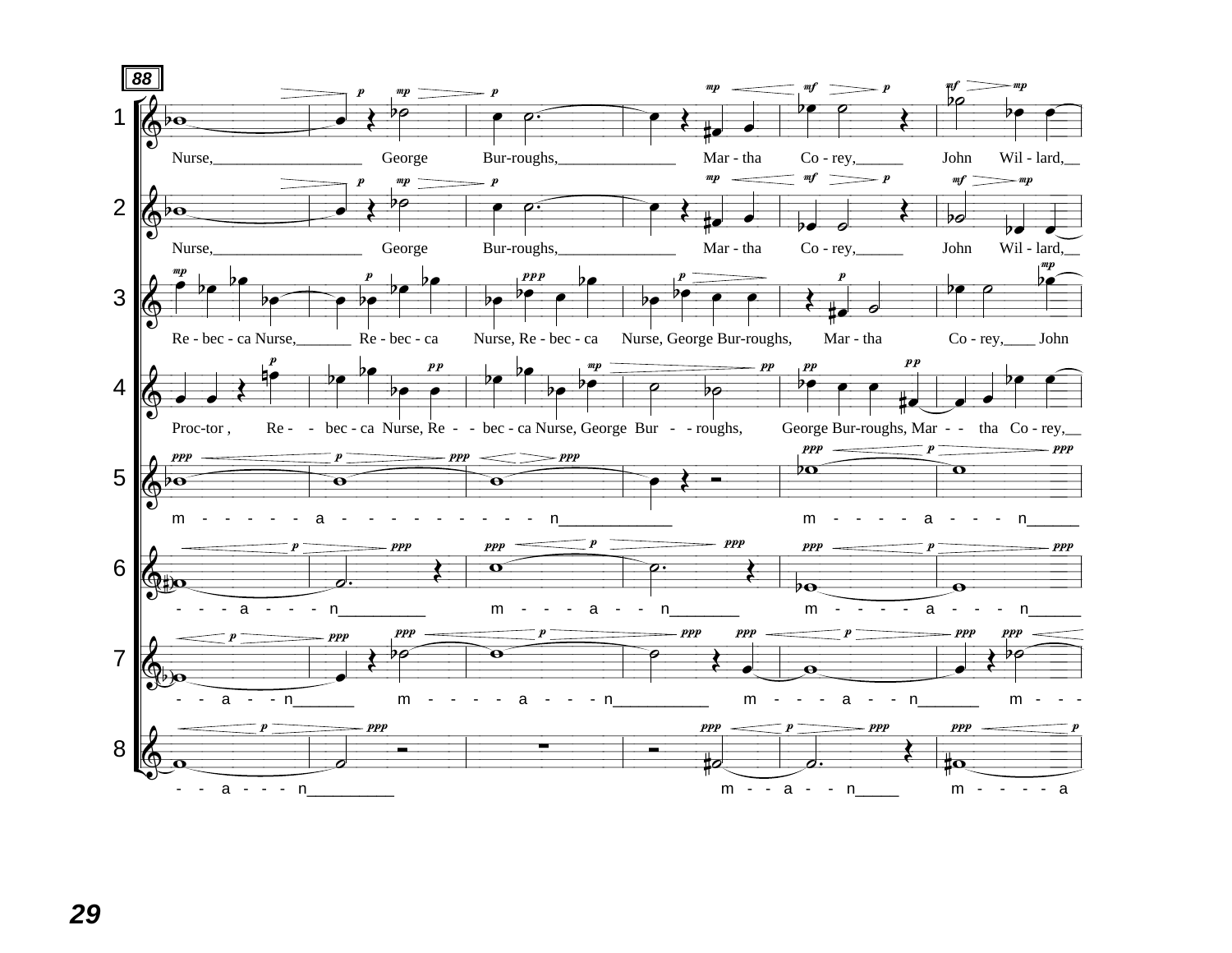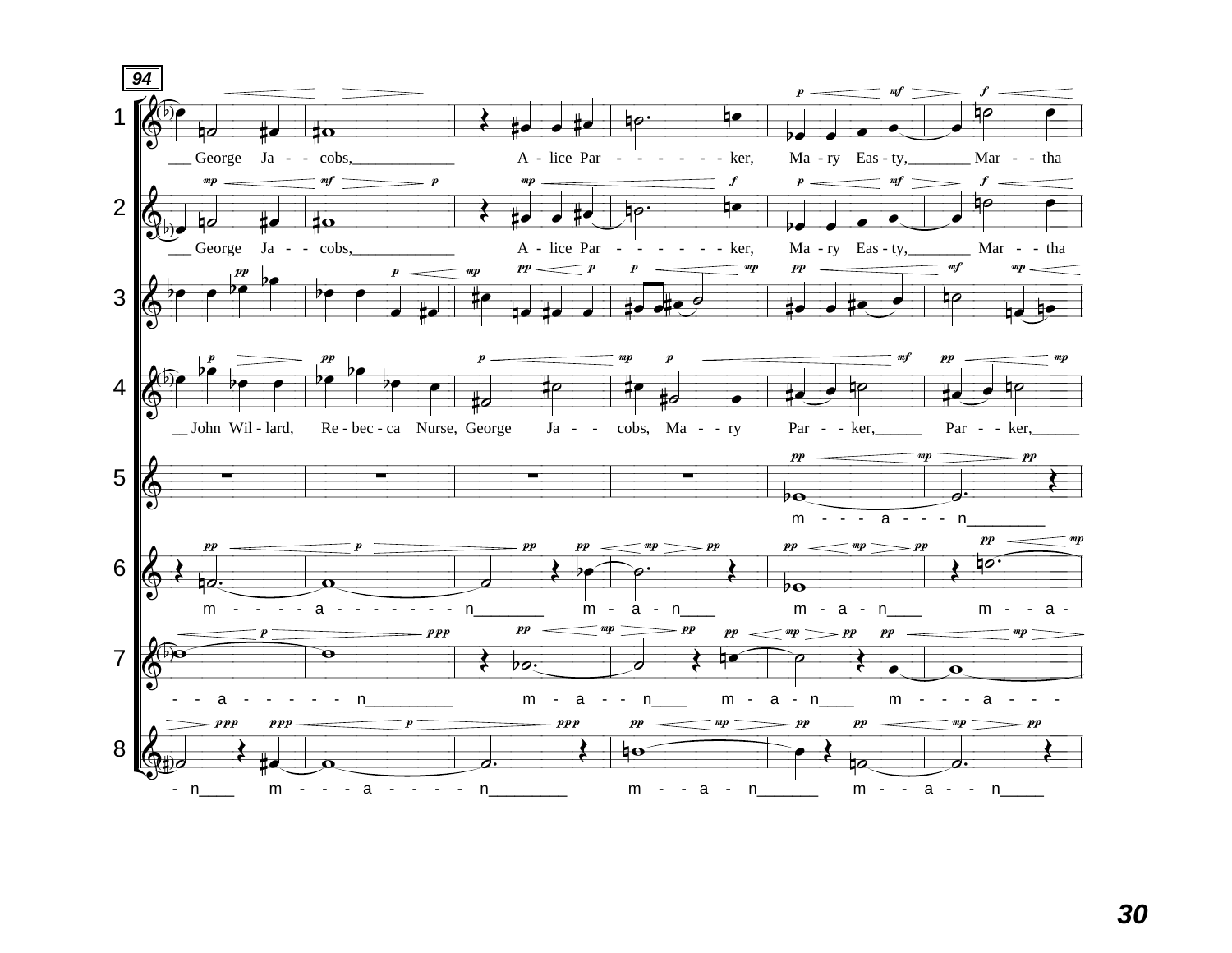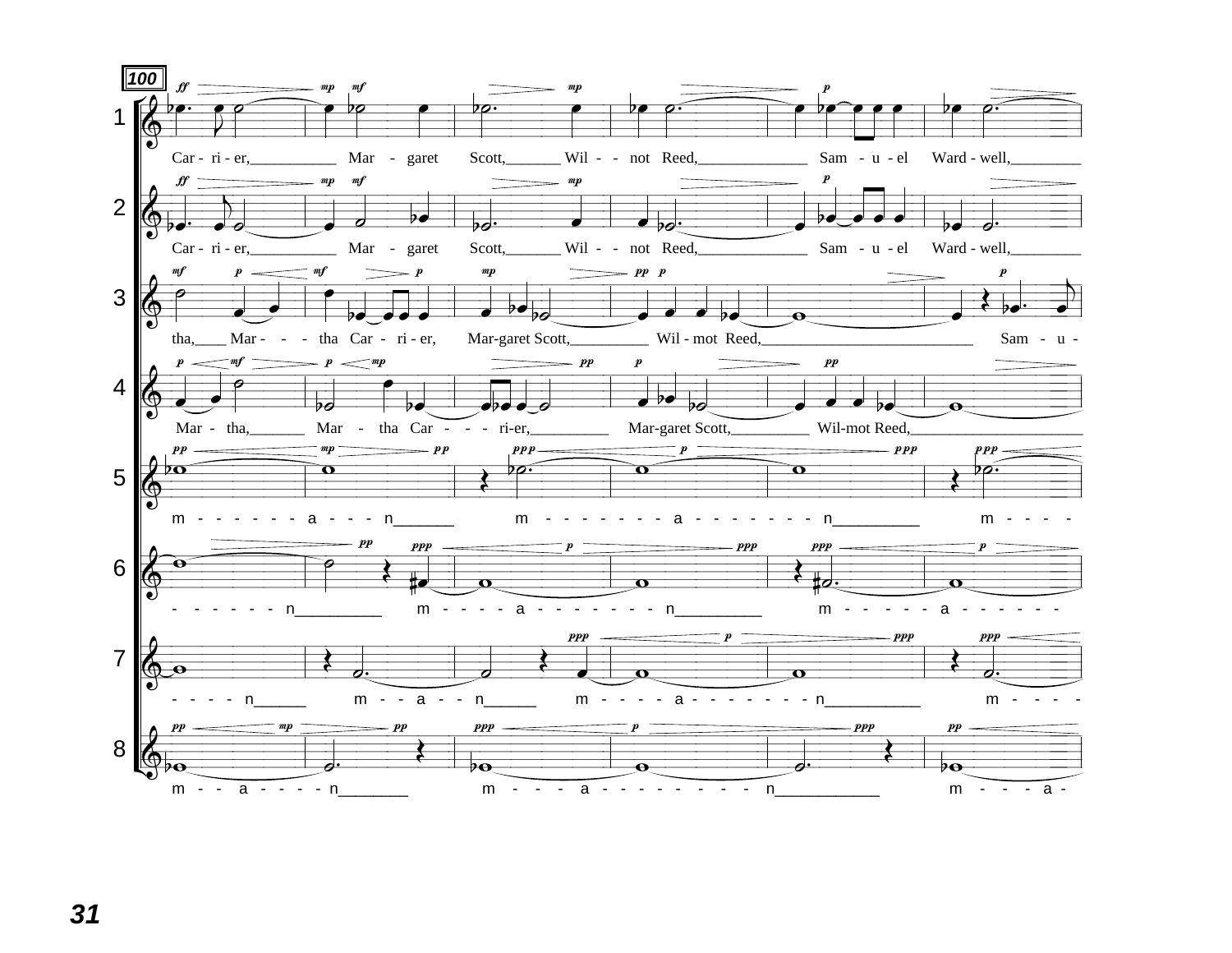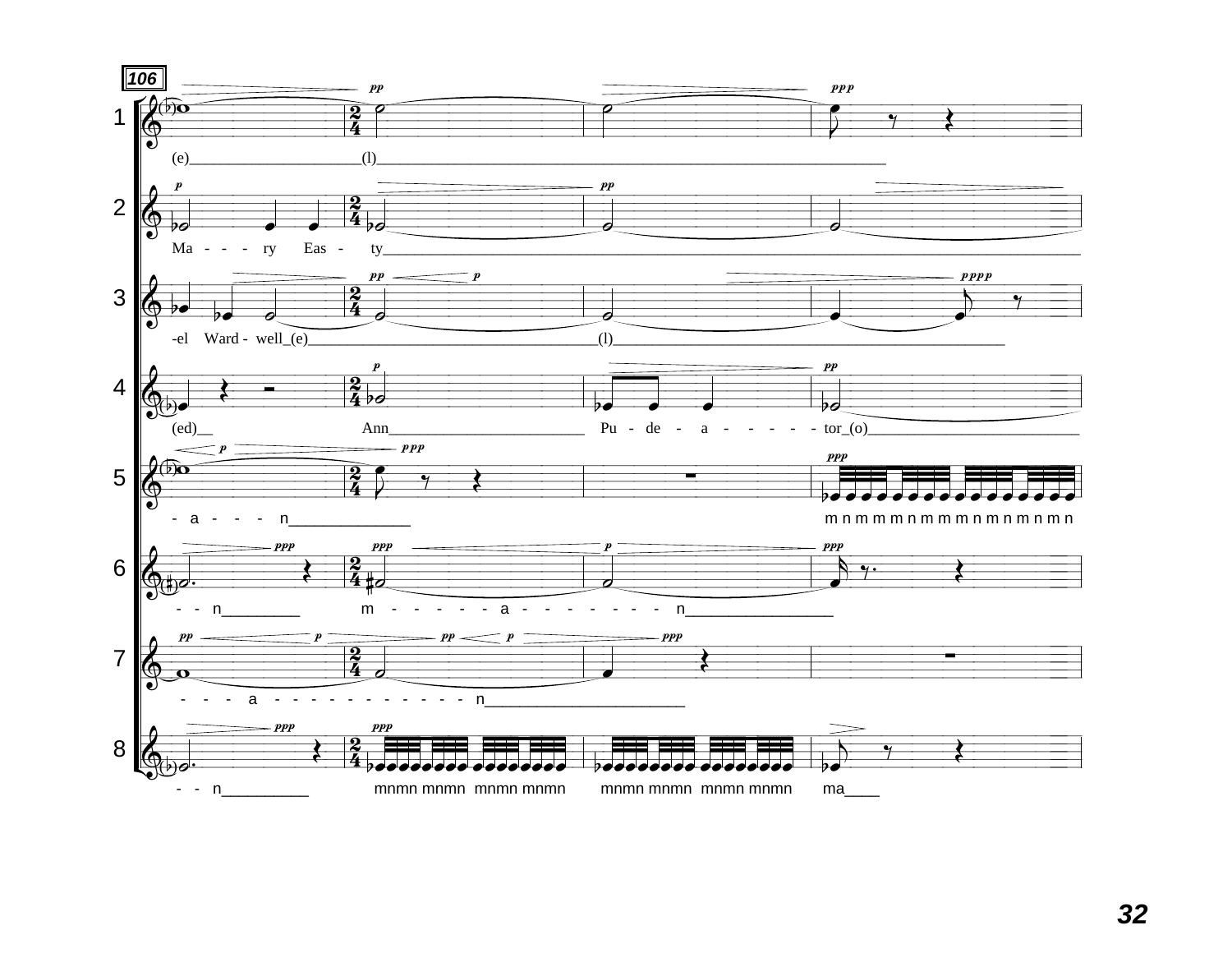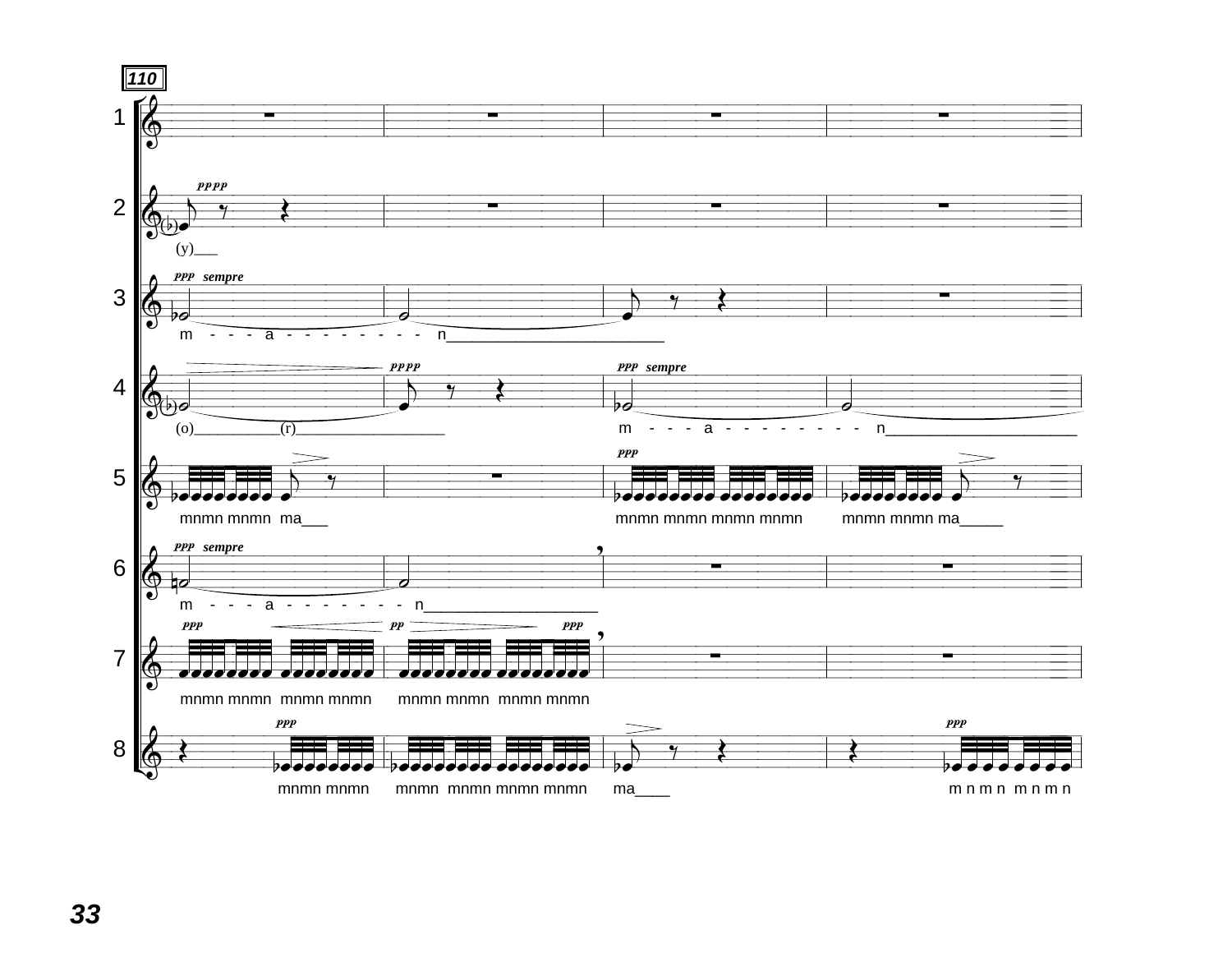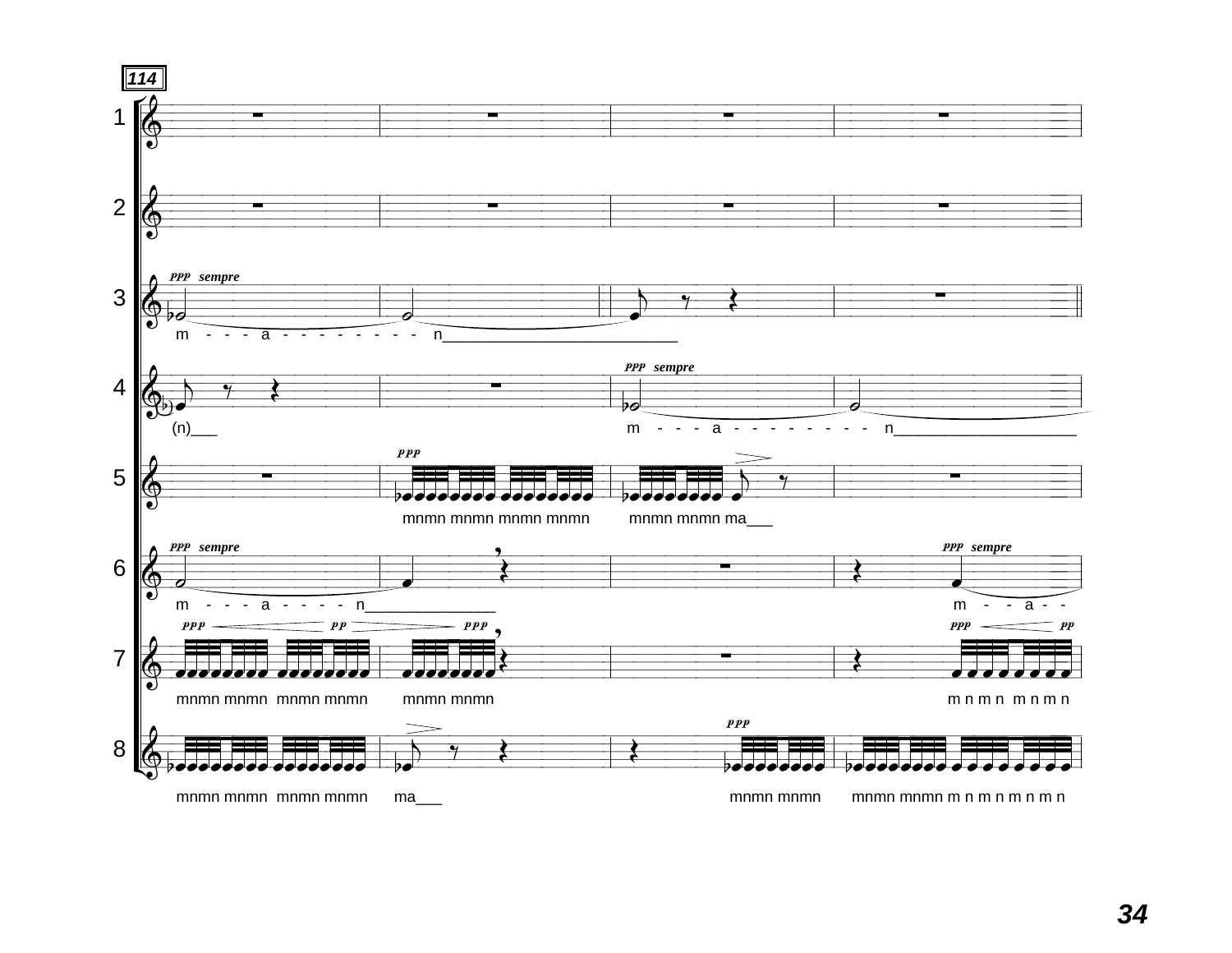